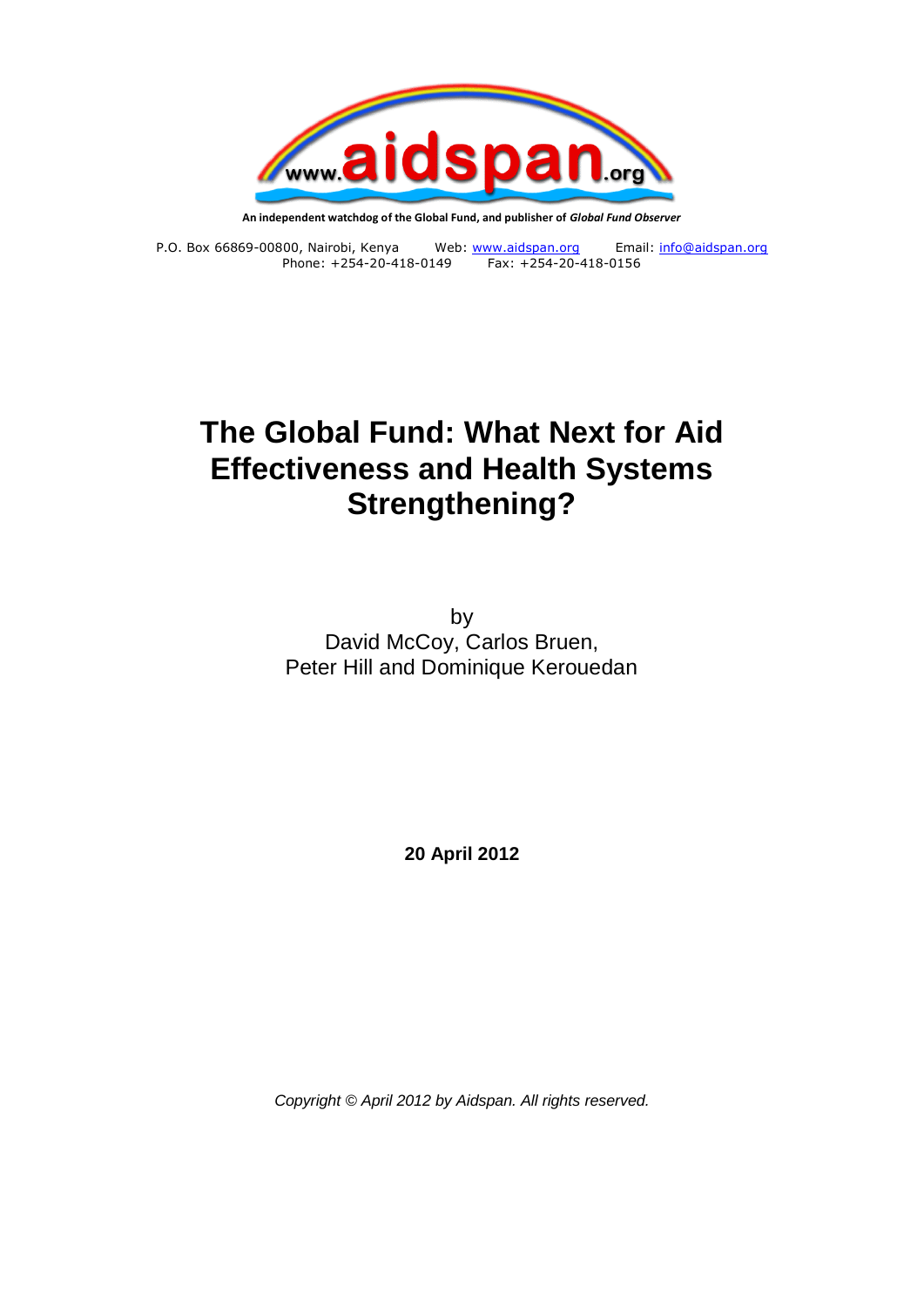# **Table of Contents**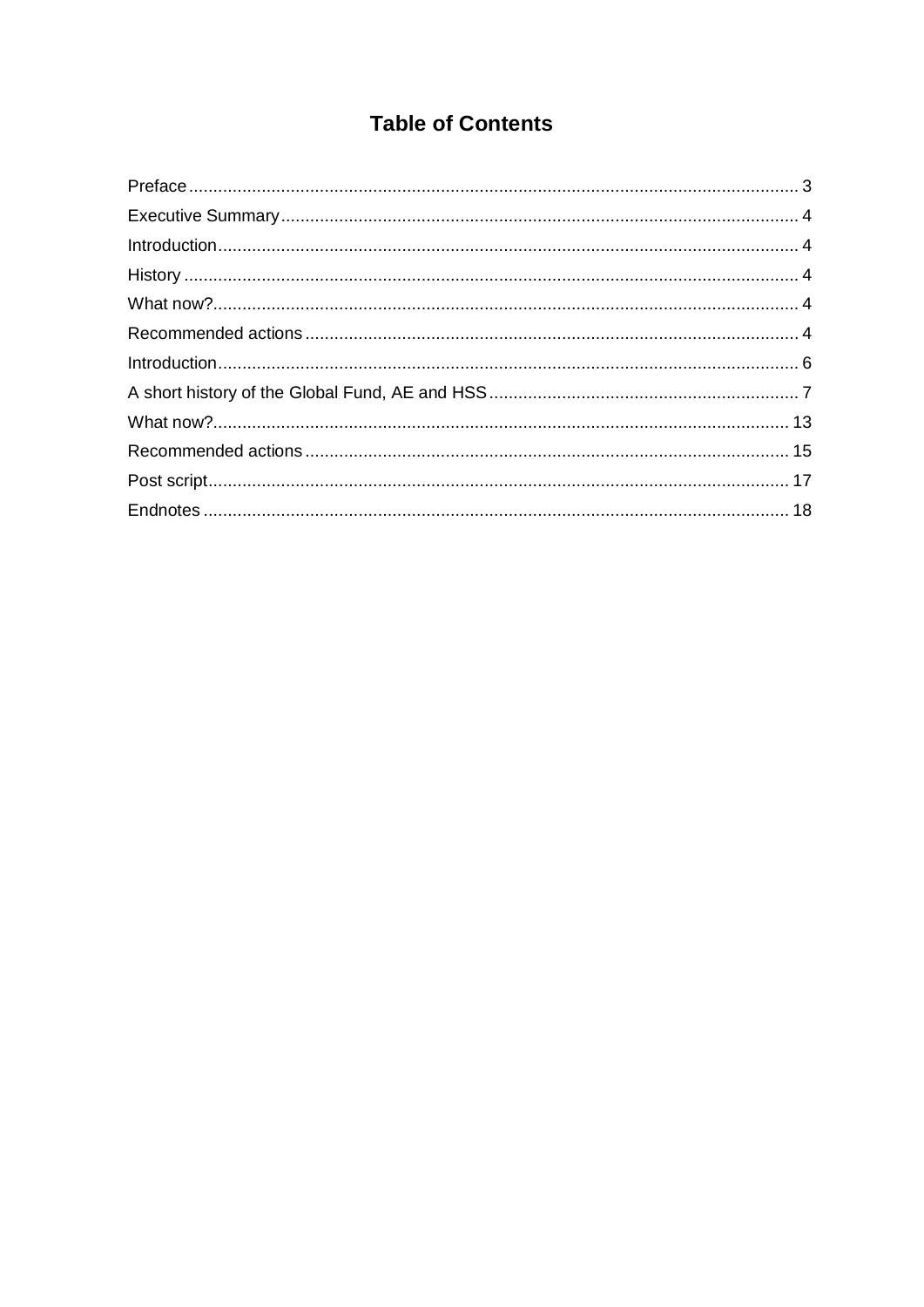# **Preface**

Aidspan [\(www.aidspan.org\)](http://www.aidspan.org/) is an international NGO based in Nairobi, Kenya. Its mission is to reinforce the effectiveness of the Global Fund. Aidspan performs this mission by serving as an independent watchdog of the Fund, and by providing services that can benefit all countries wishing to obtain and make effective use of Global Fund financing.

This report is one of many Aidspan guides and reports available at [www.aidspan.org.](http://www.aidspan.org/) Reports recently published by Aidspan include:

- *The Global Fund and Community Systems Strengthening: The Wrong Organisation for the Right Job? Or the Right Organisation Doing the Job Wrongly?*
- *Aidspan Review of a Study on the Costs and Health Impact of Continued Global Fund Support for Antiretroviral Therapy*

Aidspan also publishes the *Global Fund Observer (GFO)* newsletter, an independent email-based source of news, analysis and commentary about the Global Fund. To receive *GFO* at no charge, send an email t[o receive-gfo-newsletter@aidspan.org.](mailto:receive-gfo-newsletter@aidspan.org) The subject line and text area can be left blank.

Aidspan and the Global Fund maintain a positive working relationship, but have no formal connection. Aidspan does not allow its strategic, programmatic or editorial decision-making to be influenced by the Global Fund or by relationships with actual or potential funders. Furthermore, the Global Fund and Aidspan"s funders bear no responsibility for the contents of any Aidspan publication.

#### *Acknowledgements, permissions, feedback*

Aidspan thanks the UK Department for International Development (DFID), The Monument Trust, Norad and Hivos for the support they have provided for 2012–2015 operations.

Permission is granted to reproduce, print or quote from this report, in whole or in part, if the following is stated: "Reproduced from *'The Global Fund: What Next for Aid Effectiveness and Health Systems Strengthening?,'* available at [www.aidspan.org/aidspanpublications.](http://www.aidspan.org/aidspanpublications)"

The lead and corresponding author of this report, Dr David McCoy, is a public health physician and honorary senior clinical research fellow at University College London. He serves as Aidspan"s Research Director [\(david.mccoy@aidspan.org\)](mailto:david.mccoy@aidspan.org) and also works part-time in the UK National Health Service.

Carlos Bruen is a researcher and PhD candidate at the Royal College of Surgeons in Ireland. His research focuses on global health policy, health systems and governance in the context of new global health initiatives like the Global Fund and the GAVI Alliance. He also contributes to the work of the Global HIV/AIDS Initiatives Network (GHIN: [www.ghinet.org\)](http://www.ghinet.org/).

Peter Hill is a public health physician and academic with research interests in health systems and policy analysis and global health governance. He is Associate Professor, Global Health Systems with the Australian Centre for International and Tropical Health at the University of Queensland [\(peter.hill@sph.uq.edu.au\)](mailto:peter.hill@sph.uq.edu.au).

Dominique Kerouedan is a medical doctor specialised in health and development. She is a founder and Scientific Advisor to the concentration in Global Health at the Sciences-Po Paris School of International Affairs [\(dominique.kerouedan@sciences-po.org\)](mailto:dominique.kerouedan@sciences-po.org).

The authors thank Wim van Damme, Gorik Ooms and David Garmaise for reviewing drafts of this paper and making helpful suggestions. Various individuals also provided useful insights. They include Olga Bornemisza and Johannes Hunger from the Global Fund; Finn Schleimann and Nicole Klingen from the World Bank; Gerard Schmets and Sowmya Kadandale from the WHO; and Paul Kelly and Bakhuti Shengelia from GAVI. The authors also thank Nele Jensen for help in preparing the manuscript.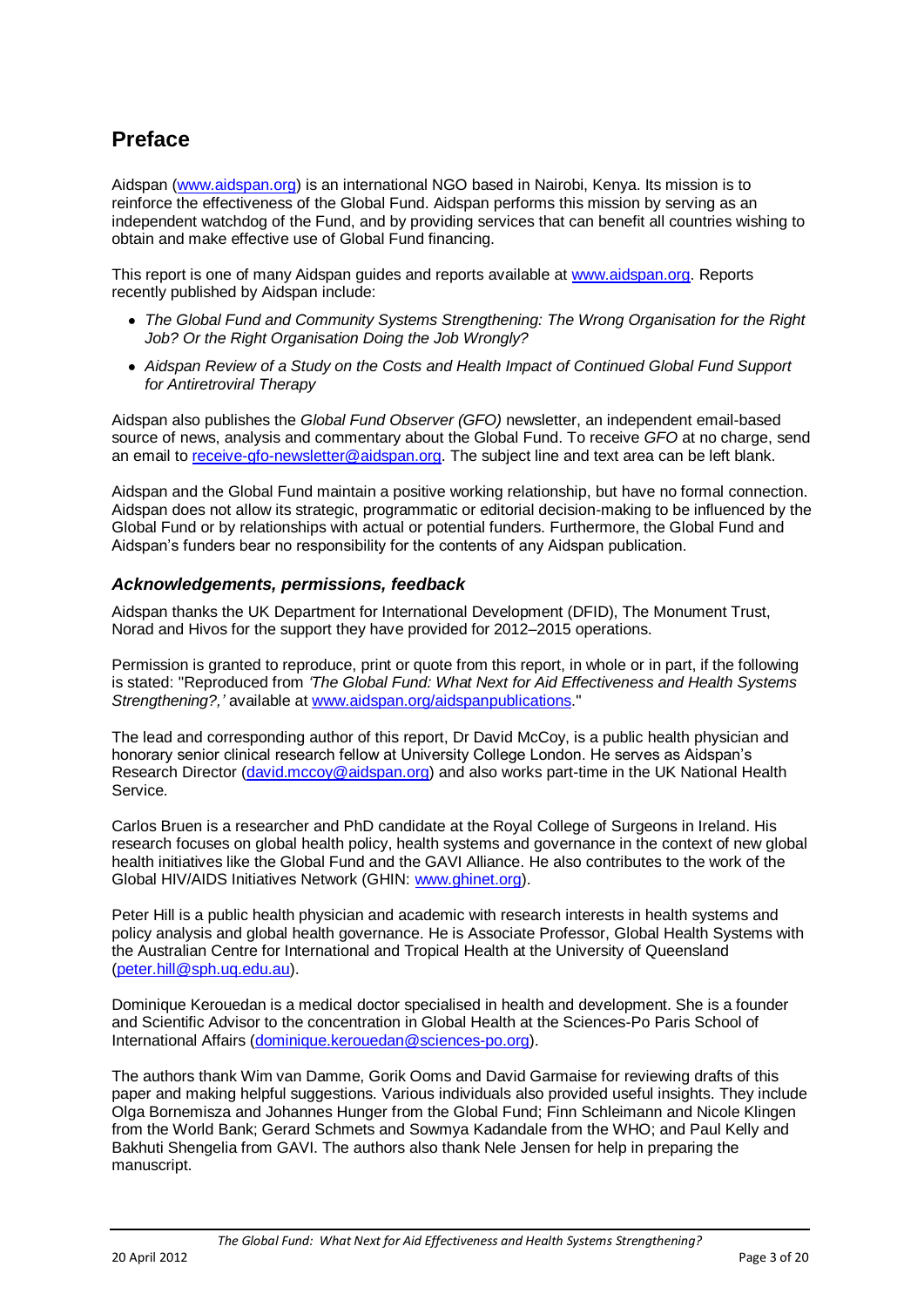# **Executive Summary**

### **Introduction**

Having recently been through a triple crisis (fiduciary, financial and managerial), the Global Fund is undergoing a process of "transformation." Several reports and articles have been published about how the Global Fund should change. However, there has been generally little discussion about how the transformation of the Global Fund should accommodate its commitments and responsibilities towards aid effectiveness (AE) and health systems strengthening (HSS). This report changes that by first providing a detailed history of the Global Fund"s engagement with AE and HSS, and by then discussing how AE and HSS should inform the Global Fund"s transformation agenda.

### **History**

The history of the Global Fund"s engagement with AE and HSS is complicated – but it essentially charts a gradual though uneven journey from the Fund being established as a selective, vertical and disease-based funding agency towards the Fund being more aware of the need to contribute to the AE and HSS agendas. However, the short timeframe, coupled with a complex and changing global health landscape and insufficient arrangements for mutual accountability, has constrained and limited the Global Fund"s AE and HSS efforts.

#### **What now?**

The triple crisis that has hit the Global Fund has left its various AE and HSS initiatives hanging in the balance. Three themes that are currently influencing the Global Fund"s transformation agenda are shifting the Global Fund back towards becoming more vertical, top-down and donor-centric; even more concerned with the selective delivery of selective services; and increasingly concerned with being able to attribute results to itself. The three themes are: (1) financial austerity; (2) stronger performance-based funding; and (3) fiduciary risk and financial management.

#### **Recommended actions**

#### *Reaffirm the relevance and importance of the AE and HSS agendas*

The underlying rationale for AE and HSS has not diminished because of, or since, the Global Fund"s triple crisis. If anything, many of the recent problems affecting the Global Fund require *systemic* solutions rather than *Fund-specific* solutions. The Global Fund must therefore affirm the relevance and importance of AE and HSS to its transformation agenda and declare its plans for optimising harmonisation and alignment, participating in the Health Systems Funding Platform (HSFP) and the International Health Partnership (IHP), and managing the tension between vertical programmes and horizontal health systems development.

#### *Correct the imbalances in accountability*

The Global Fund"s accountability framework is being increasingly dominated by two lines of reporting: (1) from the Global Fund Secretariat to the Board; and (2) from grant recipients to the Global Fund Secretariat. There is too little emphasis on mutual lines of accountability between the Global Fund and other development partners and "downward accountability" from the Global Fund to ministries of health and local stakeholders.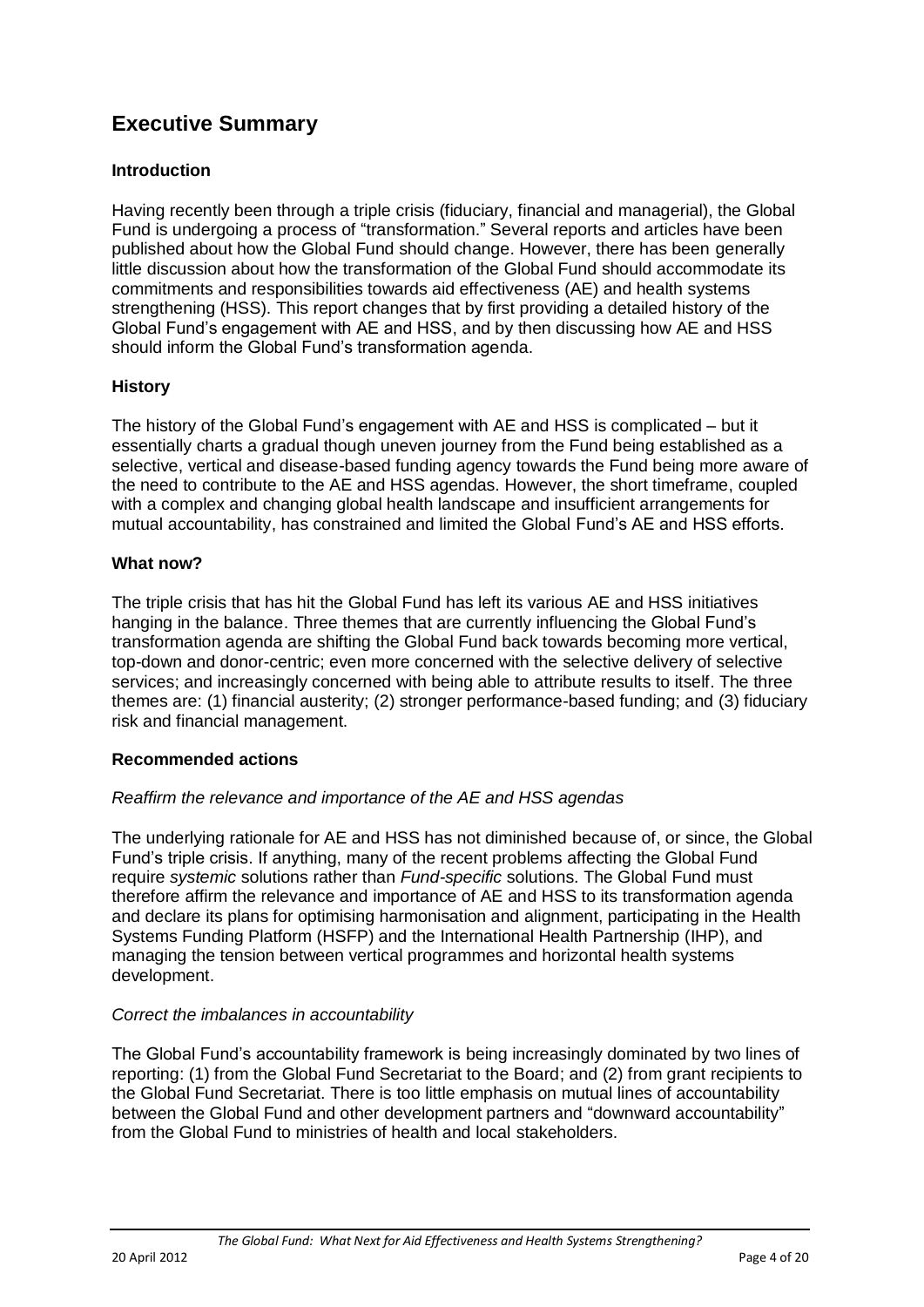However, a number of initiatives of the IHP and the HSFP could help remedy this imbalance in accountability and should be supported by the Global Fund. These include: (a) the use of joint assessment and financing agreements with other development partners; (b) embracing the independent monitoring of the policies and behaviour of individual organisations with regards to their adherence to the principles and commitments of the IHP; and (c) using "country compacts" to establish more detailed agreements with governments and development partners over how health aid can be better coordinated and integrated.

#### *Transform the Global Fund but also shape the broader global health complex.*

Effective AE and HSS is the responsibility of multiple institutions; the ability of the Global Fund to operate optimally is influenced by other institutions. Given its recent problems, the Global Fund has a reason for examining the policies and practices of other global health institutions, and how they interact with each other *and* the Global Fund. This should inform the Global Fund"s transformation agenda and could also be used to improve the coherence and overall effectiveness of the global health complex. Such an examination could be commissioned as an independent study and focus on eight key institutions: the World Health Organization (WHO), the GAVI Alliance, the World Bank, the US government, the UK government, the European Union and the Gates Foundation.

#### *Monitor health systems strengthening, not just health outputs and outcomes.*

The Global Fund"s performance is mainly measured against its impact on disease-related health outputs and outcomes. There is little emphasis on measuring the Fund"s impact on the overall functioning of national health systems or against a broader set of national health priorities. Although it provides guidance on monitoring and evaluating HSS activities, this guidance suffers from three shortcomings: (1) it tends to reduce HSS activities to those that have a *direct* impact on disease-related indicators; (2) it over-emphasises the usefulness of quantitative indicators; and (3) it only covers the Global Fund"s HSS activities (and not other HSS activities). Therefore, there is a need to design better approaches for how the Global fund should identify and prioritise HSS activities worth funding, and how it should evaluate the value and impact of HSS support.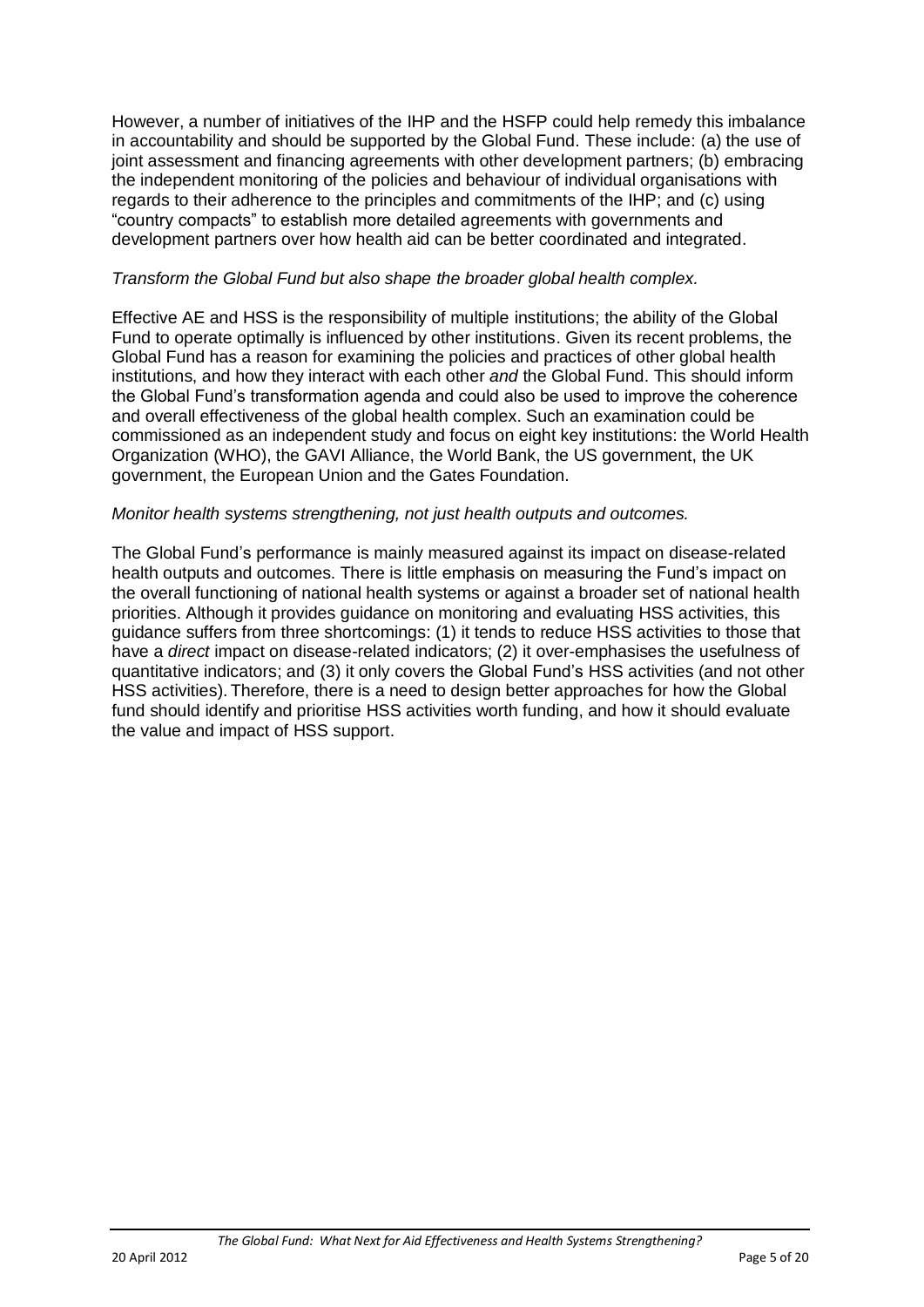# **Introduction**

The last twelve months have not been easy for the Global Fund. They began with a media storm about corruption and fraud. This, in turn, triggered a High-Level Panel investigation into the fiduciary controls of the Fund that culminated in a report that severely criticised the Fund's leadership and management.<sup>1</sup> Soon after, a financial shortfall led to the cancellation of an entire funding round (Round 11). The Executive Director and a number of senior staff resigned soon after the appointment of a "General Manager," an ex-banker, who had been a member of the High-Level Panel.

This is a triple crisis: fiduciary, financial and managerial. The Global Fund"s reputation has suffered. and the Fund is now being subjected to reform and restructuring. The direction of this reform raises concerns regarding the Fund"s commitments to aid effectiveness (AE) and health systems strengthening (HSS).

This report describes how the Global Fund evolved and engaged with AE and HSS, and provides the historical context to current debates about the Fund"s future. It identifies important issues that are missing from the current commentaries $^{2,3,4,5,6,7}$  and advances four recommendations that we believe should inform discussions about the Fund"s challenges.

Our critique of the current discourse is based on two observations: First, in most discussions, the Global Fund is treated as a discrete, self-contained and autonomous organisation. In reality, it is a messy partnership of multiple organisations and stakeholders with different agendas and priorities. On top of this, the Global Fund and its constituent elements are part of a larger global health complex. Second, the commentaries have tended to portray the Global Fund more as a global organisation than a trans-national organisation with effects at both the global *and* country level.

As a consequence, there has been little discussion about how the Global Fund"s current crisis relates to other global health actors and broader global health dynamics or to the priorities and needs of recipient countries. Of particular note is the lack of discussion about AE and HSS.

#### **Joining the Dots: Aid Effectiveness, Health Systems Strengthening and the Global Fund**

The concept of AE was codified at the 2005 High-Level Forum on Aid Effectiveness, which was held in Paris, France and was based on the following principles: There should be country ownership of strategies and plans for development; development partners should ensure alignment with country-based plans and systems, and harmonisation of their plans, procedures and reporting requirements with each other; and, finally, there should be a focus on measuring results and on developing a culture and system of mutual accountability.

These principles are especially important in the health sector where a rapid increase in development assistance for health (DAH) over the past decade has been coupled with an uncoordinated proliferation of funding streams, programmes and projects. <sup>8,9</sup> This growing complexity of the global health arena set the context for AE, which is designed to: (a) minimise health systems fragmentation and the duplication of health programmes and logistical systems; (b) reduce inefficiencies associated with unplanned and uncoordinated developments; (c) protect ministries of health from the burden of multiple donor-led demands and reporting systems; (d) prevent inappropriate "brain drain" from the public sector to donor-funded private and non-governmental organisations; and (e) enable a more balanced and holistic approach to resource allocation across the different health priorities of a country.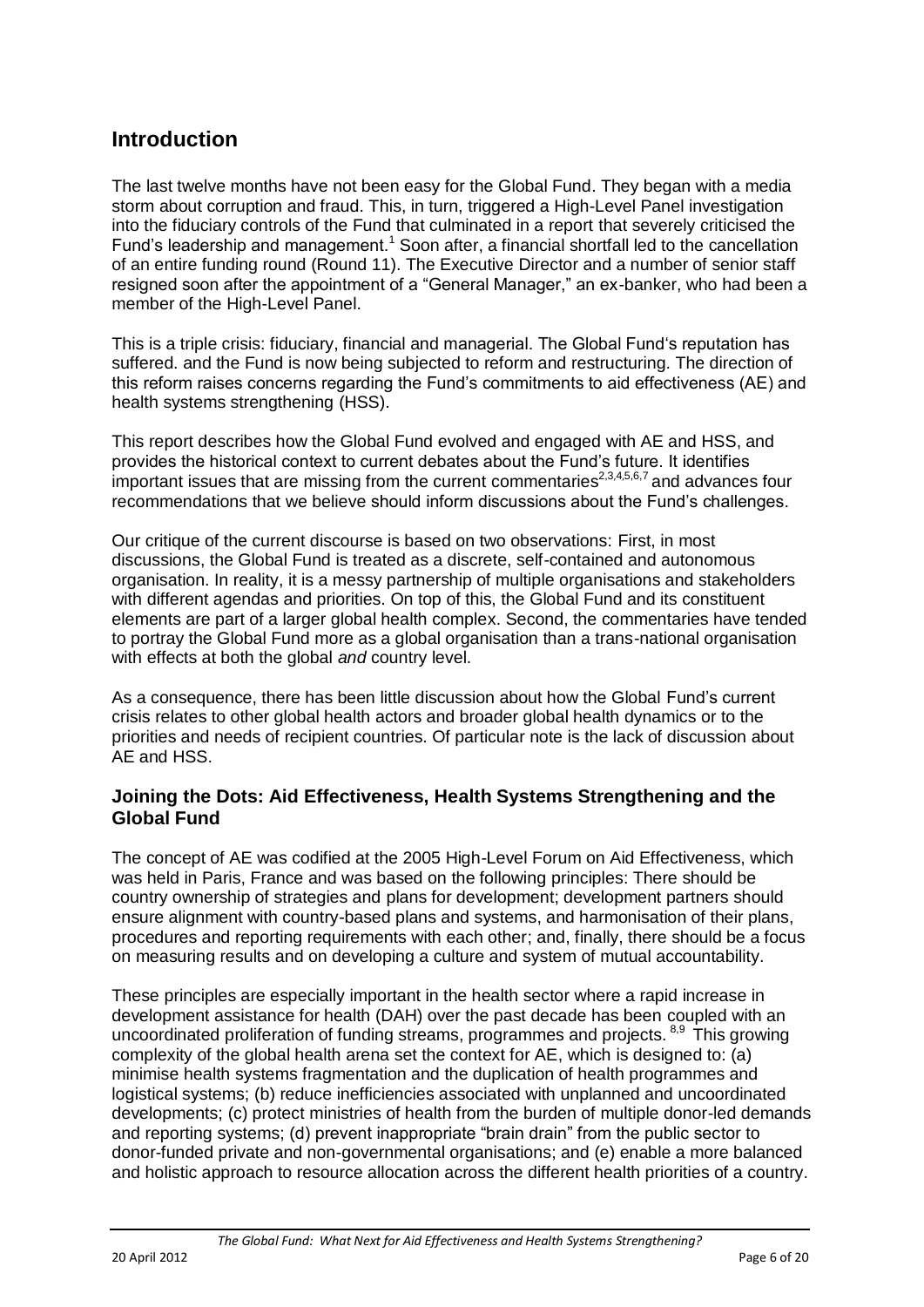AE is therefore a pre-condition of HSS, especially in countries that experience a heavy burden of external, donor-funded vertical programmes. The Global Fund, with its fundamental disease-based orientation, has been at the centre of debates about the costs and benefits of vertical programmes compared to comprehensive and integrated health care; and about the trade-offs between needing to urgently expand coverage of life-saving services and needing to build sustainable and robust systems for the future. Therefore, it is surprising that there has been so little recent discussion about AE and HSS. Before discussing the Global Fund"s present and future engagement with AE and HSS, it is helpful to start with the past.

# **A short history of the Global Fund, AE and HSS**

# **2002**

The Global Fund was launched in 2002, following endorsement by the UN General Assembly Special Session on HIV/AIDS (UNGASS) in June 2001. Among other things, it emerged as a result of much public health activism, the support of Bill Gates (who arrived on the global health scene a few years earlier with financial support for vaccine development and supply), an impassioned plea by the then UN Secretary General Kofi Annan for the creation of a "war chest" to fight HIV/AIDS, and, to some extent, the convergence of American foreign policy and security interests with global health (epitomised by the launch of the President"s Emergency Plan for AIDS Relief (PEPFAR) .

The Global Fund"s birth occurred in the middle of the period 1990–2008, during which the volume of DAH increased four-fold and the global health landscape became transformed into a crowded and multi-nodal global health complex. The Global Fund itself would become the largest of about a hundred so-called "global health partnerships," many of which bring the UN, government donors, private foundations, big business and civil society organisations into a single structure.

Other developments in the two decades preceding the birth of the Global Fund were also significant. The debt crisis, structural adjustment programmes and health sector reform in the 1980s and 1990s all contributed to under-investment and a weakening of health systems in many low- and middle-income countries. The period also witnessed a shift in international health policy from comprehensive Primary Health Care to selective Primary Health Care, and the emergence of cost-effectiveness analysis as a basis for international health prioritysetting. This informed the performance-based funding models that were adopted by organisations like the Global Fund.

Although the Global Fund"s focus was designed to fight three diseases, the Fund had a mandate to do so "in ways that will contribute to strengthening health systems."<sup>10</sup> However, with the creation of the GAVI Alliance (GAVI) to promote vaccines and immunisation two years earlier and the emergence of other disease-based partnerships, the Global Fund"s birth coincided with a new era of vertical and selective donor-funded health programmes.

## **2002–2004**

The Global Fund"s growth was rapid. In its first year, it awarded grants worth \$378 million to 31 countries. Two further rounds of grants were approved in January and November 2003, by the end of which there were 121 recipient countries and about \$200 million had been disbursed. A fourth round of grants was approved in 2004.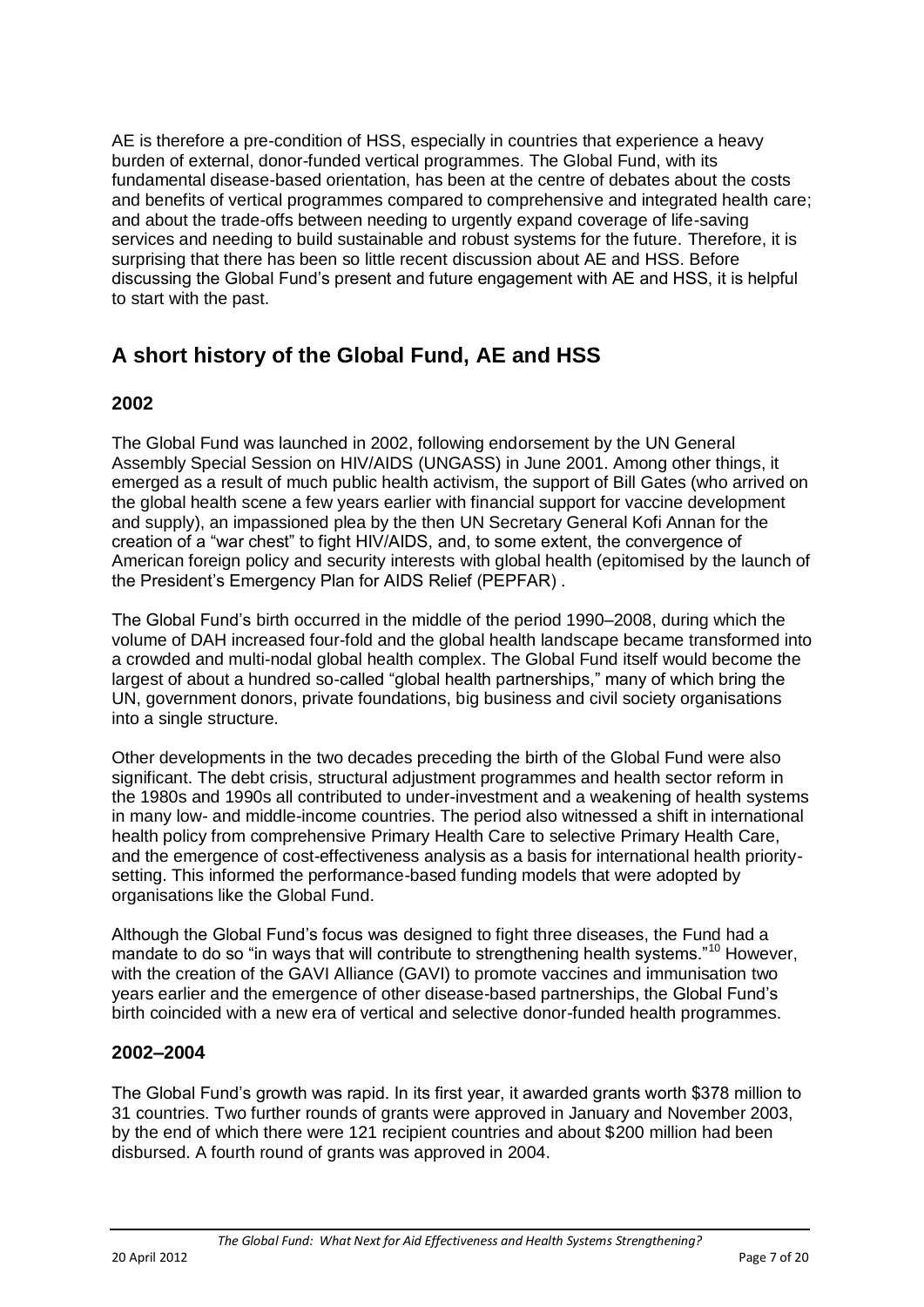For Rounds 1–4, applicants could apply for heath systems expenditures through what was called a "cross-cutting" or "integrated" component of a grant application as long as the expenditures were directly relevant to the fight against the three diseases. Examples of allowable HSS activities included strengthening comprehensive commodity management systems, and supporting recruitment, training, deployment and supervision of health workers. However, only ten proposals with cross-cutting or integrated components were submitted in the four rounds, and only one was approved. Following Round 4, the Global Fund"s Technical Review Panel (TRP) raised concerns about the lack of clarity concerning the scope of HSS activities that could be included in a grant application.

In 2003, PEPFAR was established as a large vertical donor programme for HIV/AIDS, and the World Health Organisation (WHO) and UNAIDS announced the "three by five" target for expanding antiretroviral therapy (ART) coverage to three million people before the end of 2005. Both PEPFAR and the Global Fund were at the heart of attempts to achieve these ambitious targets.

Recognising that there was insufficient coordination of HIV/AIDS programmes, in 2004 UNAIDS, in cooperation with the World Bank and the Global Fund, established the "Three Ones" Principles: (1) one plan to coordinate the work of all partners; (2) one national coordinating authority with a multi-sectoral mandate; and (3) one national monitoring and evaluation system.

At the same time, results from multi-country studies evaluating the impact of the Global Fund and other initiatives like PEPFAR and the World Bank Multi-Country AIDS Program (MAP) became available.<sup>11</sup> They highlighted, among other things, the lack of alignment between global initiatives and national policy, plans and priorities, including efforts to strengthen health systems.

## **2005**

For Round 5, the Global Fund introduced a separate and specific funding component for HSS. As in Rounds 1 to 4, only HSS activities directly related to achieving disease-specific goals could be funded. Only three out of 30 HSS applications were approved. According to the TRP, there was still insufficient guidance about what HSS activities were eligible for funding, and an inadequate system for generating strong HSS proposals and evaluating them effectively.

In 2005, the Paris Declaration on Aid Effectiveness was announced and the (US) President"s Malaria Initiative was launched. The Gates Foundation had become another major player in the field of malaria. Meanwhile, GAVI created a new HSS financing "window" to address system-wide barriers to expanded immunisation coverage, and recommended that applicants focus on: health workforce capacity and incentives; district level management and supervision; supply and maintenance systems and increased engagement of civil society.

#### **2006**

For Round 6, amidst much debate, the Global Fund reversed its decision to have a specific HSS funding component. Instead, requests for funding HSS activities were to be included within disease-based applications. Global Fund guidance described eleven examples of "allowable" HSS activities. According to the TRP, however, the overall quality of Round 6 HSS proposals remained low. Proposals were too broad, ambitious or vague. Many of them failed to locate strategies within the broader national context and some were thought likely to undermine some aspects of the health system.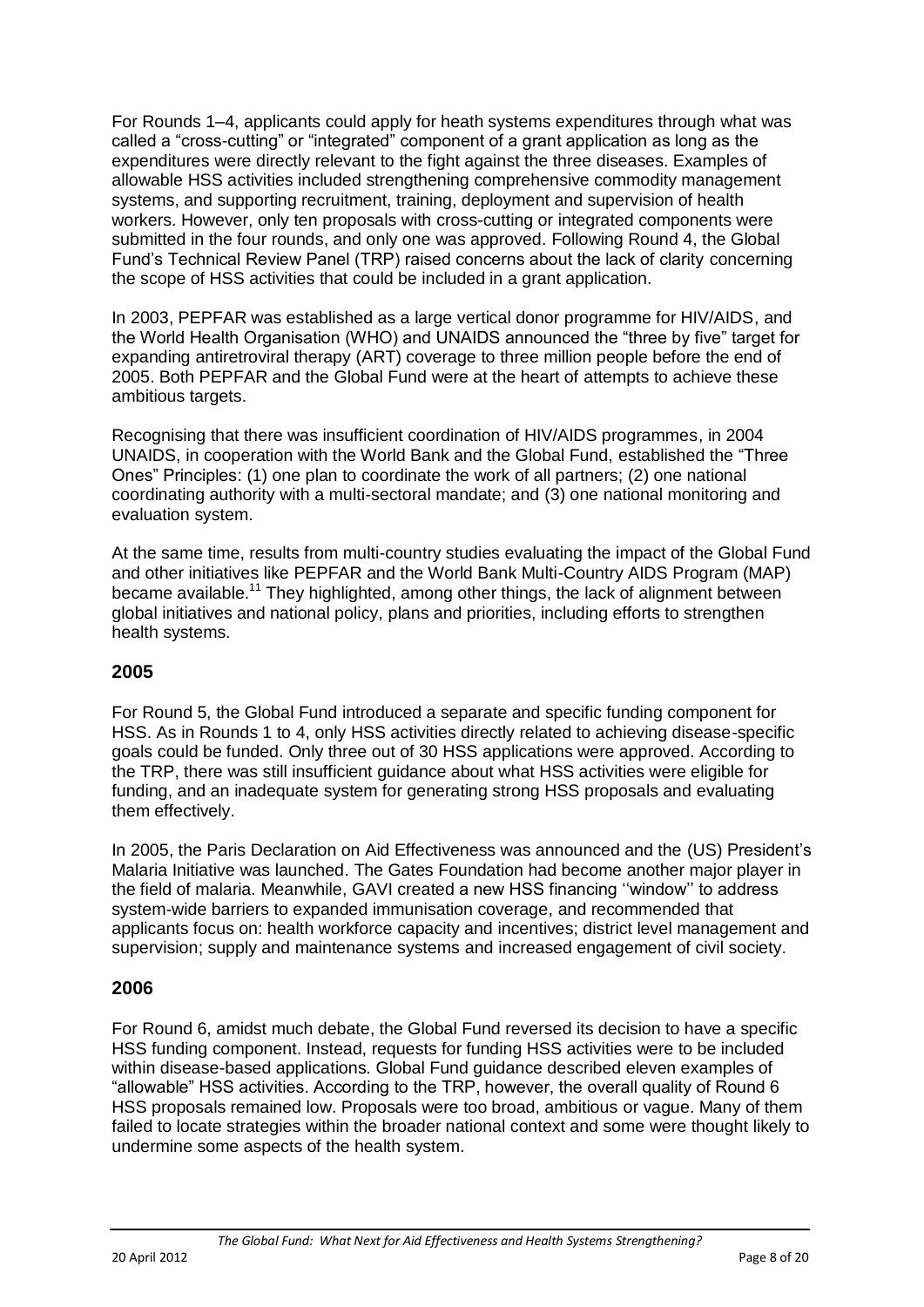There was growing international and donor recognition of the need to strengthen health systems during this period. Advancing its earlier 2000 framework on the critical functions of health systems, the WHO promoted a model for health systems evaluation that would eventually form the 2007 Framework for Action that identified "six building blocks" or essential functions of health systems: service delivery, health workforce, information systems, medical products and technologies, financing, and governance and stewardship. GAVI further strengthened its HSS funding remit by creating a dedicated budget (15–25 percent of its total programme expenditures).

The Shakow report published findings of a study of the comparative advantage of the World Bank and Global Fund in supporting HIV/AIDS programmes.<sup>12</sup> It typified growing concern over the need to improve coordination and to implement the principles of the Paris Declaration.

## **2007**

Round 7 of the Global Fund used the same approach as Round 6, but introduced the notion of a health system "strategic action" within a disease-specific component. Applicants were also requested to conduct a health systems analysis and to have thought through the implications of grant proposals on *other* health services and needs.

Elsewhere, the World Bank published a new 10-year health strategy and warned that the world risked squandering the recent increases in DAH unless coordination, harmonisation and HSS are improved. The strategy called on the Bank to establish itself as the lead global agency for health systems policy development, and suggested that the WHO and UNICEF focus on "the technical aspects of disease control and health-facility management."<sup>13</sup>

The International Health Partnership (IHP), which was designed to apply the principles of the Paris Declaration in the health sector, was launched in 2007. The Global Fund, GAVI, the World Bank, the WHO, the Gates Foundation and a number of bilateral development agencies (with the US government being a notable exception) signed up to the IHP"s "Global Compact," committing signatories to adhere to the principles of AE and to an independent evaluation of their performance. Shortly thereafter, the IHP became the IHP+ after incorporating a range of other related initiatives such as the activities of the Global Health Workforce Alliance. An IHP+ Secretariat was established and staffed jointly by the World Bank and the WHO.

## **2008**

For Round 8, the Global Fund allowed cross-cutting HSS activities to be built into diseasespecific proposals or to be submitted as part of a discrete HSS section within a diseasebased grant application. Out of 45 proposals with discrete HSS sections, 25 were approved. The TRP recommended that the Global Fund work more closely with the WHO and other relevant organisations to assist countries in planning cross-cutting HSS activities. In addition, in Round 8, the Global Fund explicitly encouraged applicants to include measures to strengthen community systems on a routine basis.

By this time, there was more attention being paid globally on HSS. An NGO Code of Conduct for Health Systems Strengthening was launched, <sup>14</sup> and the World Bank announced that it would double the number of "health systems experts" for Africa. A High-Level Taskforce for Innovative International Financing for Health Systems, chaired by the Prime Minister of the UK and the President of the World Bank, was also established.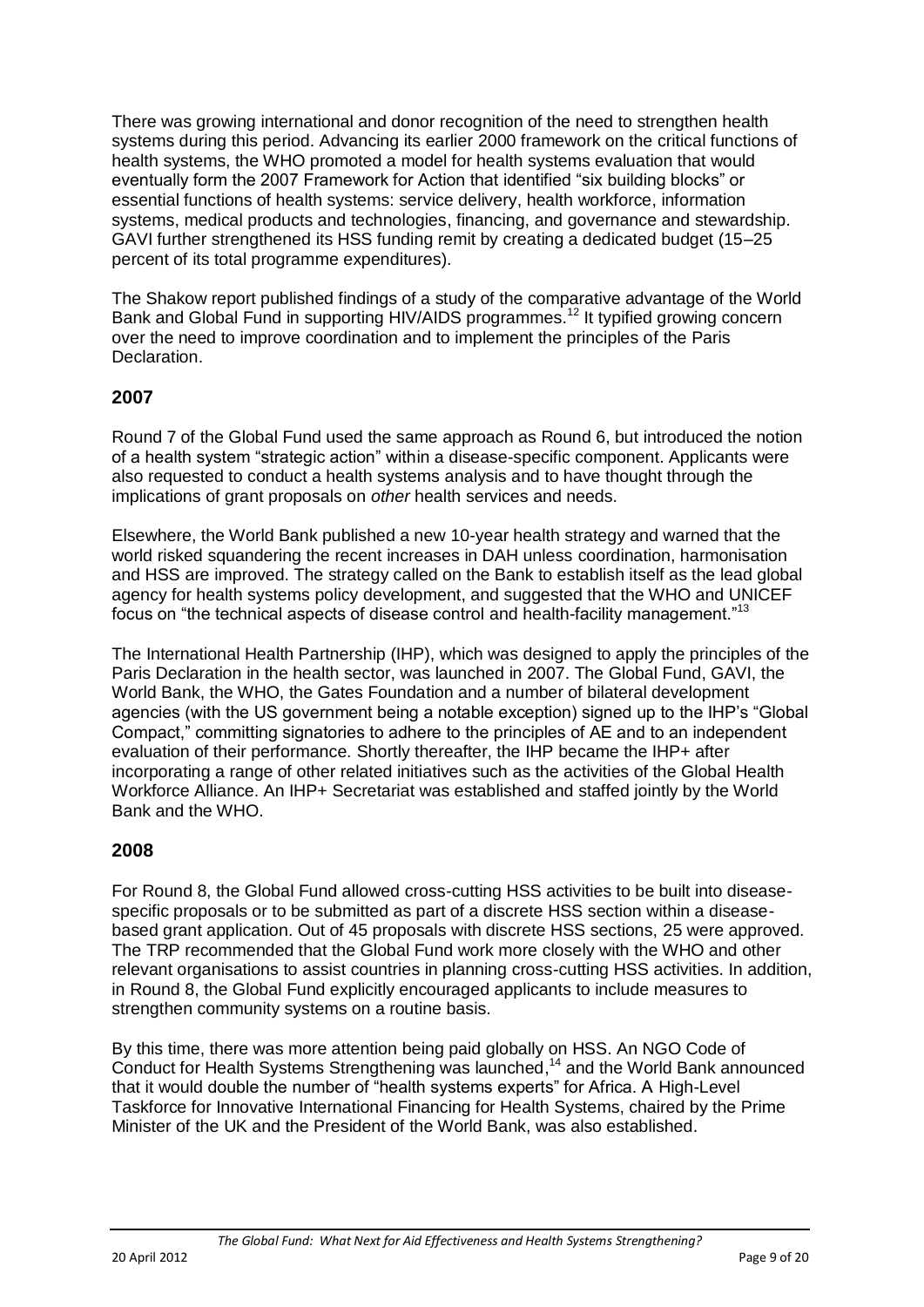Ethiopia signed the first "country compact" of the IHP+. The World Bank and the WHO were signatories. But the Global Fund and GAVI only sent letters of support.

Despite such developments, participants at the Third High-Level Forum on Aid Effectiveness held in Accra, Ghana heard that more than two-thirds of all commitments for health aid were for amounts of less than \$500,000 – resulting in large numbers of small and fragmented projects.<sup>15</sup> They also heard that relatively little was being provided directly into country budgets and that there were marked disparities in the allocation of health aid among countries.

### **2009**

In 2009, the Global Fund piloted a new funding approach called national strategy applications (NSAs), which was designed to align Global Fund grants with national disease strategies. Five countries were invited to participate in a First Learning Wave. An early review concluded that while NSAs had enhanced consultation and country ownership, they were still too disease-specific and had too many transaction costs.<sup>16</sup> However, a subsequent review found evidence that NSAs enhanced progress towards AE, albeit within the context of single diseases.<sup>17</sup>

In Round 9, 17 out of 34 proposals with a cross-cutting HSS component were approved. The TRP recommended that the Secretariat provide better guidance and forms for submitting proposals for HSS activities.

The final report on the independent five-year evaluation of the Global Fund was published. Among other things, it recommended strengthening country health information systems as part of an HSS strategy, particularly given the critical impact of information deficits on the Global Fund"s performance-based funding model. It also suggested the Global Fund work with partners to support and monitor HSS in countries, but implied that the Global Fund focus on health systems components related to the three diseases.

Global attention on HSS continued to increase. The G8 published a "Global Action for HSS," a report that signalled high level geo-political interest in health systems policy and development. This coincided with what academics termed a growing "securitisation of health aid," which included a stronger alignment of health aid towards the foreign policy and security interests of donor countries.<sup>18</sup>

IHP+ continued to develop, with several more countries announcing the signing of "country compacts." The first ministerial review of the IHP+ identified six areas where more effort was required: (1) improving in-country collaboration; (2) developing a common approach to the in-country assessment of national health strategies; (3) translating commitments described in "country compacts" into real changes in behaviour; (4) strengthening mechanisms for mutual accountability; (5) increasing civil society engagement; and (6) harmonising procurement policies.

IHP+ also developed the Joint Assessment of National Health Strategies (JANS) – a tool to allow donors and governments to jointly assess the quality of national health plans, and thereby to strengthen national strategies and secure more predictable and better aligned donor funding. It also aimed to reduce the need for parallel systems, improve mutual accountability and strengthen government leadership in sector coordination.

Two working group reports of the High-Level Taskforce for Innovative International Financing for Health Systems were published in early 2009. One report noted that the existing global "architecture" for health needed "a radical simplification of the overall funding landscape."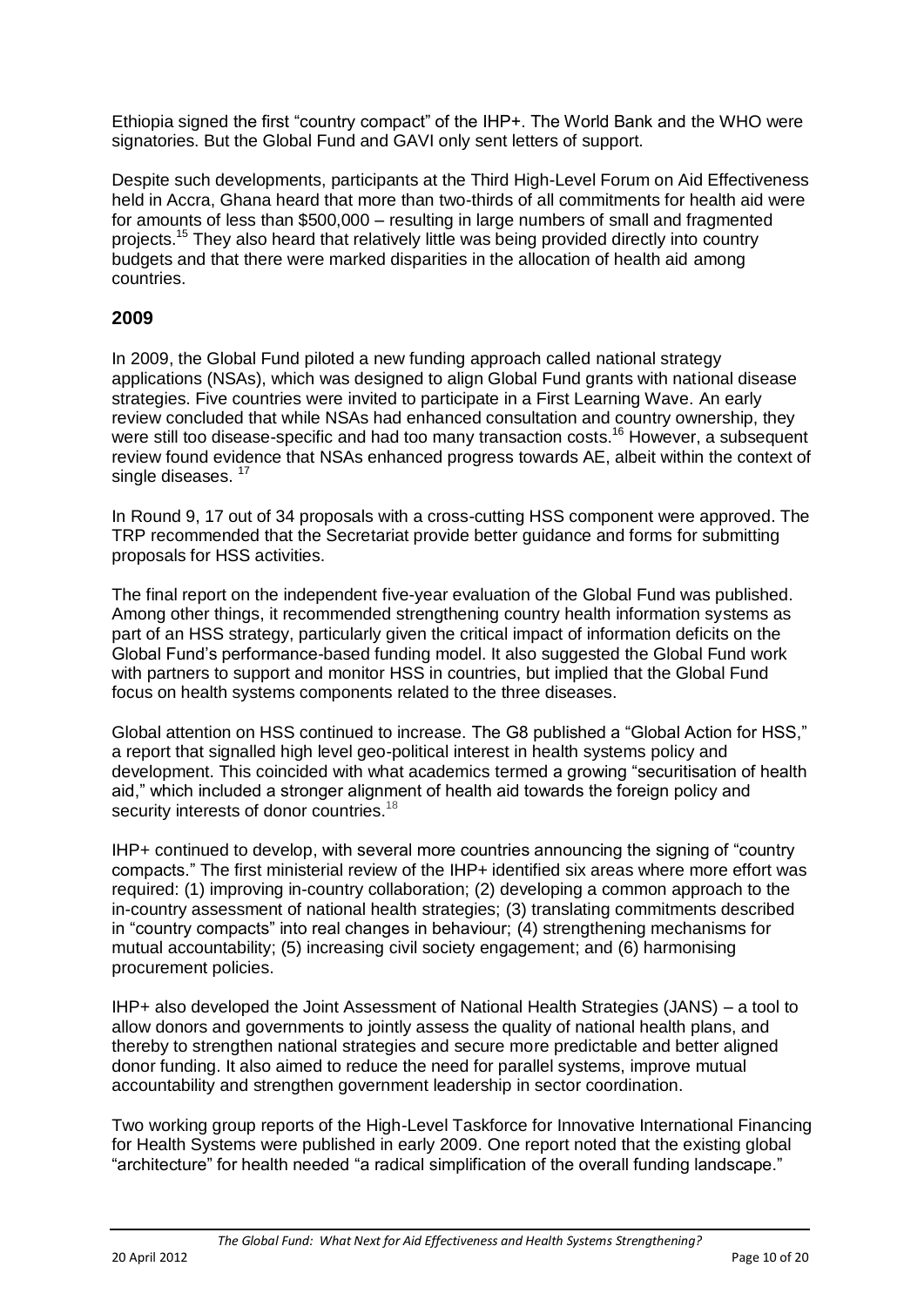Research coordinated by the WHO on the interaction between global health initiatives and country health systems reported a mixed picture of positive and negative synergies.<sup>19</sup> The findings were deemed controversial and revealed considerable tensions between and within different global health institutions over the appropriate balance between vertical programmes and HSS, as well as over money, turf and authority.

Anticipating a new and dedicated source of global funding for HSS, GAVI and the Global Fund jointly declared an interest in working together to bring about a more coherent and effective platform for the funding of HSS activities. The final report of the High-Level Taskforce recommended establishing a new joint platform for health systems financing that would involve GAVI, the Global Fund and the World Bank. It suggested that the three agencies should receive funds from traditional DAH sources, as well as from new and innovative sources, and work under a new collaborative agreement.<sup>20</sup>

Eventually, a Health Systems Funding Platform (HSFP) was established as a joint endeavour of GAVI, the Global Fund, the World Bank and the WHO. An inter-agency working group was set up to develop frameworks for enabling joint HSS programming and funding, especially between GAVI and the Global Fund. But by the end of the year, hopes that the HSFP would mobilise and attract new and dedicated funding for HSS were dashed. This was mainly because of the global financial crisis and scepticism about the credibility of HSS strategies, interventions and measurements of progress.

Within countries, the rhetoric around AE and HSS was still not fully translated into significant and tangible improvements. Many HSS activities were highly selective and remained linked to vertical programmes.<sup>21</sup> A report on health aid in countries of the Organisation for Economic Co-operation and Development (OECD) noted uneven progress in harmonisation and alignment and a substantial gap between commitments and practice on the ground.<sup>22</sup>

## **2010**

The Global Fund made significant steps in the direction of AE by encouraging a process of grant consolidation and single-stream funding (per disease, per principal recipient ([PR]). These proposals would reduce the transaction costs involved in managing multiple grants within a country and make it easier for Global Fund grants to be better aligned to national plans and programmes. While optional for Round 10, consolidated proposals were expected to be compulsory in Round 11. A number of non-governmental organisations produced a practical toolkit to encourage and support countries to build HSS activities into their grant applications.<sup>23</sup> The Global Fund announced that for Round 11, countries could submit standalone proposals for cross-cutting HSS activities.

The HSFP developed two "tracks" of support for HSS. Track 1 would cover "existing modalities" and included many elements of IHP+ such as: promoting joint M&E frameworks and Joint Financing Agreements (JFAs); as well as single fiduciary and procurement systems. Track 2 consisted of "new modalities" for accessing HSS funding from the Global Fund and GAVI. One option was for countries to use a common proposal form for HSS which could be sent to either GAVI or the Global Fund, or to both (but stipulating what funding was requested from which funder).<sup>24</sup> A second option was for countries to submit funding requests following a JANS process. The Platform itself was therefore not a source of pooled funding for HSS, but had become limited to merely coordinating and rationalising the separate HSS funding processes and technical support of the Global Fund, GAVI, the World Bank and the WHO.

Support for HSS in general, and for the HSFP in particular remained ambivalent. As one analysis noted, stark differences between GAVI board members regarding HSS had existed since its inception and remained a core tension. While for some, the "primacy of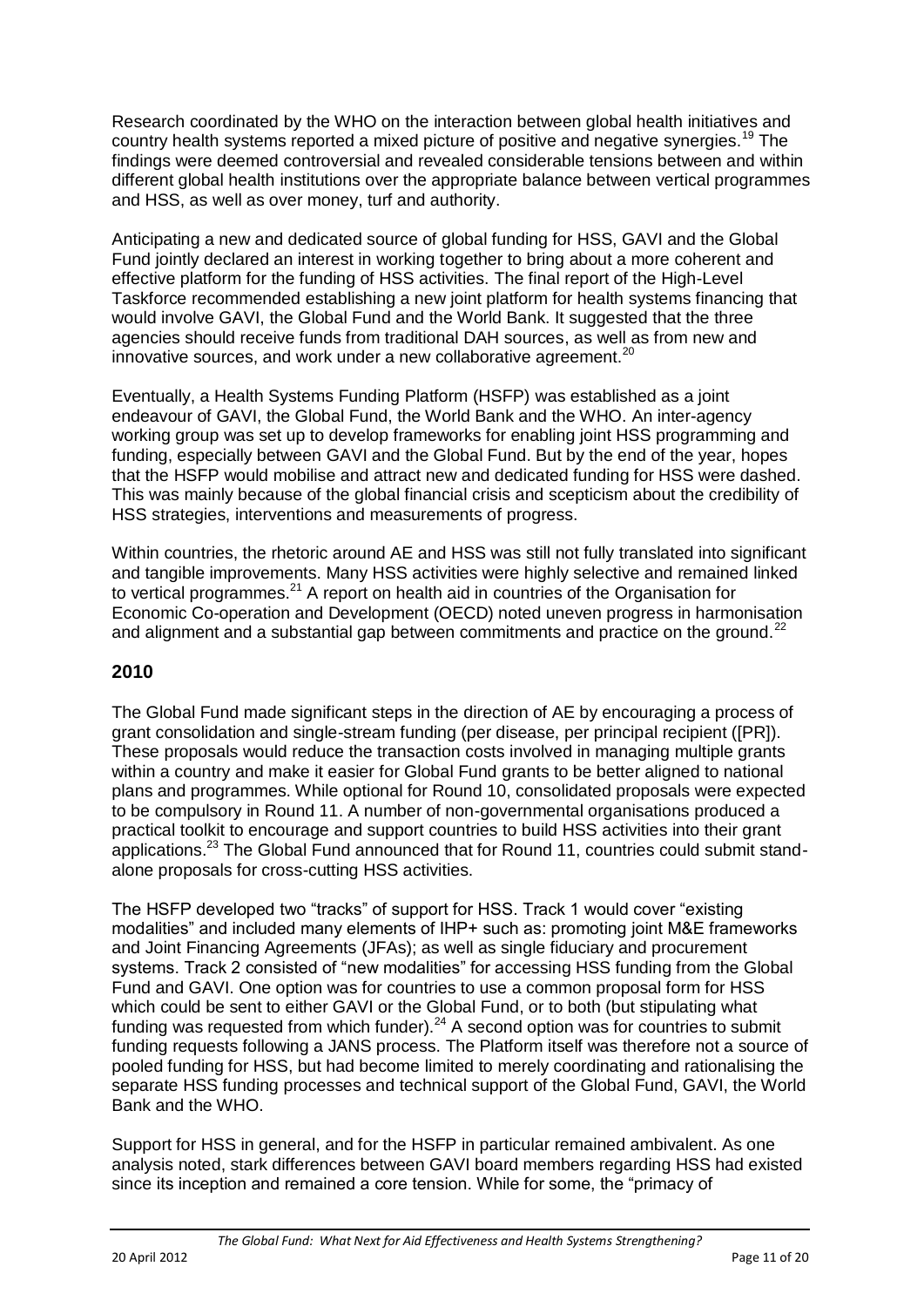immunisation is non-negotiable" and financing HSS was viewed with suspicion, other Board Members wanted to see immunisation "integrated with, and subordinated to broader systems objectives".<sup>25</sup> A later analysis noted that certain donors of both GAVI and the Global Fund believed that the HSFP risked diluting the mandate, competence and respective "brands" of both organisations.<sup>26</sup> Eventually, the head of GAVI (a strong proponent of HSS) resigned, which provided an opportunity for donors sceptical of financing HSS to realign GAVI activities towards more focused immunisation investment, with future financing of HSS tied to immunisation indicators. By contrast, the Global Fund Board decided in principle to strengthen its investment in maternal, new-born and child health (MNCH) and explore expanding the Global Fund's mandate to cover MNCH, possibly through a dedicated channel of funding.<sup>27</sup>

The 3<sup>rd</sup> IHP+ Country Teams meeting took place in Belgium in December 2010 and concluded that "the aid effectiveness agenda matters as much – if not more – today as it did five years ago." The meeting noted that getting alignment was a messy business which required leadership and compromise. Furthermore, new ways of working through joint action and collective responsibility still needed to be consolidated with more focus on effective monitoring platforms and mutual accountability.

# **2011**

A report on the lessons learnt from the Global Fund"s First Learning Wave of NSAs found that disease control strategies and national disease strategy budgets were still inadequately linked to health sector strategies, national health budgets and other macro-economic frameworks.<sup>28</sup> In order to press ahead, the Fund announced that 11 countries were eligible to apply for the second wave of NSAs. Meanwhile, all countries were expected to transition to consolidated proposals and single stream funding arrangements in Round 11.

The Global Fund Secretariat, working closely with colleagues from GAVI, the WHO and World Bank encouraged and supported a number of countries to access HSS funds through a joint Global Fund/GAVI funding proposal and build on the JANS assessment tool.

However, for the Secretariat, much of 2011 was consumed with concerns about fraud and corruption, generated by a series of reports from the Global Fund"s Office of the Inspector General (OIG) and negative media publicity. The Fund began to experience a weakening of financial support from donors and other uncertainties about its future budget. Eventually, Round 11 was cancelled and funding for HSS through the HSFP was suspended.

Meanwhile, GAVI announced that even though its preferred option for supporting HSS was to use the JANS process and to base proposals on national health strategy documents, grant applications still had to demonstrate strong links to immunisation outcomes.

By this time, IHP+ covered 25 development partners and 27 developing countries. By early 2011, five countries (Nepal, Ethiopia, Uganda, Ghana and Viet Nam) had completed formal joint assessments of their new national health sector strategies or plans (i.e., the JANS process). Other countries were developing "joint M&E roadmaps." The second formal and semi-independent evaluation of IHP+, covering 2009, was published and showed some progress, but there was still much to be done to promote the coordinated and efficient use of international and domestic resources for health.<sup>29</sup>

The fourth High-Level Forum on Aid Effectiveness took place in Busan, South Korea. Highlights included signs of a greater involvement of non-traditional donors in AE deliberations, a special focus on fragile states and stronger emphasis on the roles of civil society and the private sector. The tension between donors indicating a preference for selective "results" and a more bottom-up and country-led process remained unresolved.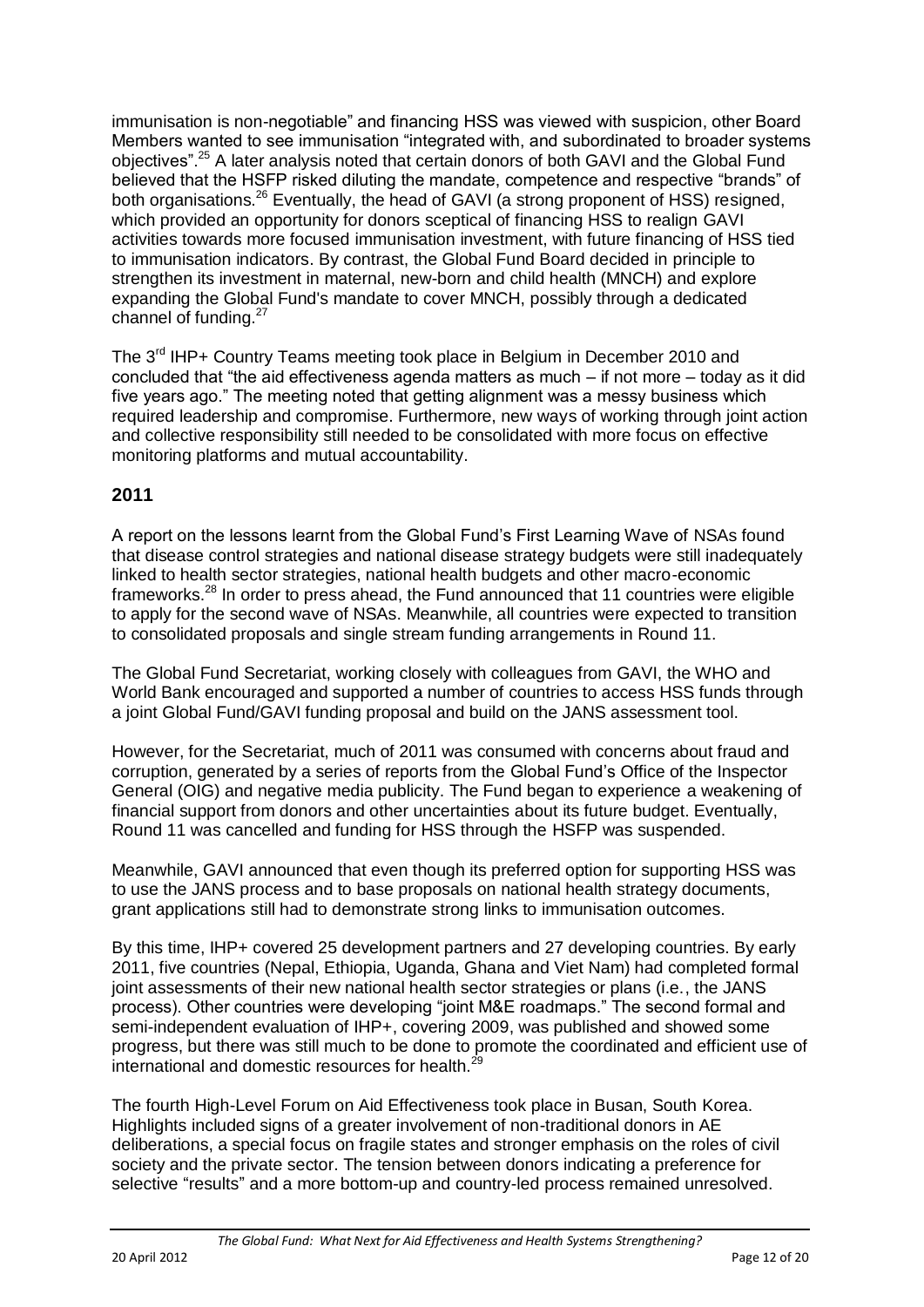Although the meeting produced stronger language on systems approaches and the use of country systems, there was little mention of harmonisation and alignment. Few, if any, specific time-bound commitments emerged.

# **What now?**

The history described above, though not comprehensive, provides important historical context to current discussions about the Global Fund"s future. Looking back over the past ten years, one sees an organisation that was set up to finance selective and disease-based vertical programmes and to bypass or work around the weaknesses of local systems in recipient countries, but that then began to "bolt on" HSS support, partly to mitigate the problems arising from its original design.

As the problems associated with uncoordinated DAH became more obvious, the Global Fund worked to rationalise its own system of grants and to align itself more with national strategies and plans – by, for example, encouraging NSAs and adopting a policy to move towards grant consolidation and single-stream funding. It also signed up to the IHP+ and, from 2010 onwards, actively participated in the HSFP and processes for conducting joint assessments of national strategies.

Thus, the Global Fund"s ten-year history describes an uneven but gradual shift in the direction of AE and HSS. However, it is worth noting that ten years is not a long time for an organisation that was itself a new model of multi-stakeholder governance and that grew rapidly from scratch to having hundreds of grants in more than a hundred countries. On top of this, the Fund was operating in a complex and changing global health landscape and had to work with (and through) other global health institutions such as the WHO, UNAIDS, Stop TB, PEPFAR and Roll Back Malaria. Ten years is also a short time for any organisation to come to grips with the unique contexts, needs and demands of more than a hundred countries.

This historical and wide-angle perspective on the Global Fund is important because it shows how some problems and deficiencies were inevitable and even predictable. The vertical nature of the Global Fund, in its drive to ensure that commodities were delivered quickly, was bound to have negative side-effects on comprehensive health systems development. The pressure to quickly raise and spend money implied risk-taking and was bound to lead to sub-optimal fiduciary control. Predictably, the demand-driven model of grant-making led to an imperfect match between expenditure and burden of disease. The partnership model of the Global Fund was always going to be characterised by internal dissonance and ambiguity around certain policy issues such as the mandate of the Fund to support HSS. The lack of coherence, coordination and mutual accountability across the multi-nodal global health complex was guaranteed to strain the Fund"s narrow mandate as a global-level financing agency because it would always be reliant on other actors to help develop sound, efficient and effective in-country systems.

In many ways, the Global Fund was given an impossible juggling act by its founders and funders. Many of the problems that now make up its current crisis are the result of inevitable tensions and trade-offs, and internal contradictions within its operating model. In one paper, donors who helped set up the Global Fund, and then criticised it for not adhering to AE principles, were described as being schizophrenic.<sup>30</sup> Consequently, any solutions or recommendations for the Fund"s future must be directed not just at the organisation, but also at the actors who shape the conditions, rules and expectations under which it operates both at the country and global level.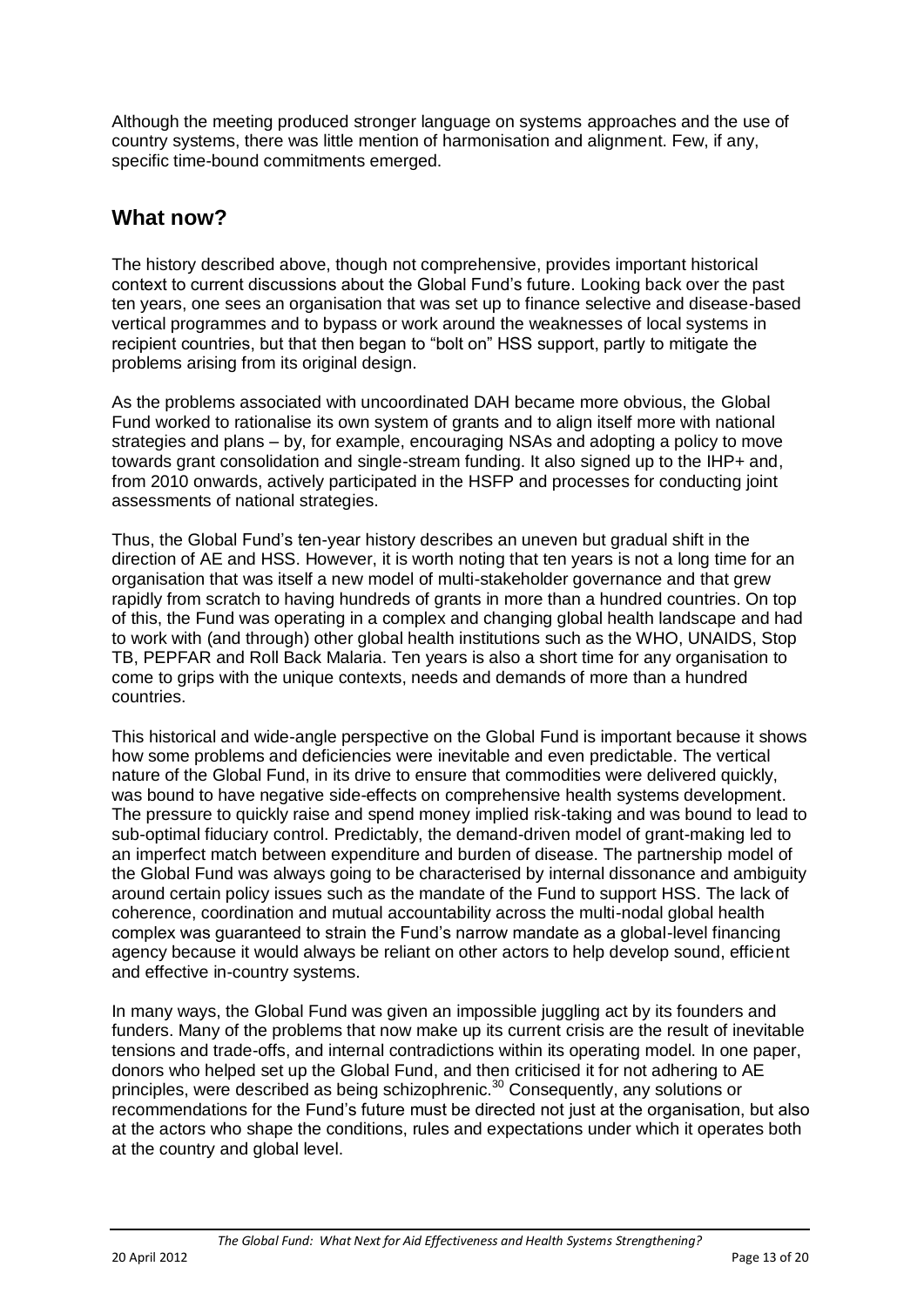But while the Global Fund took a number of steps to progressively "de-verticalise" its operations and disease-based structure, HSS mostly remained a secondary concern. More often than not, support for HSS was in the form of selective "health services support" that was deemed necessary for achieving the goals of the Fund"s disease-based programmes. HSS activities supported by the Fund were often just vertical infrastructural or health service components of HIV, TB and malaria programmes.

However, in a few cases, the Global Fund did support cross-cutting HSS plans that were not linked to a disease-specific programme. A notable example was Malawi, where a Global Fund grant, combined with bilateral aid from the UK government, supported a five-year comprehensive Emergency Human Resource Programme that included salary increases for generic health workers.<sup>31,32</sup> Another was Rwanda, where the Fund contributed to crosscutting health sector financing. While such examples are relatively few, they make two important and generalizable points. First, the Global Fund can "do" HSS. Second, the Fund can collaborate with countries and other development partners to tackle the more fundamental and intransigent problems associated with weak health systems.

By 2010, consideration was given to expanding the mandate of the Global Fund to include more specific and comprehensive HSS support. Two suggestions were advanced: (1) a dedicated funding platform for HSS which would be co-administered by the Global Fund, GAVI and the World Bank; (2) expansion of the scope of the Fund to include MNCH priorities or become a more open-ended and general Global Fund for Health.<sup>33</sup>

These ideas were soon swept away. The global financial crisis dashed hopes for a new HSS funding platform. The Fund's own storm of financial, fiduciary and leadership crises forced it into crisis management mode and it needed to prioritise avoidance of any disruption to essential prevention, treatment and care services. More significantly, it precipitated the construction of a new narrative for the Global Fund.

This new narrative is built on three themes. The first is "financial austerity" and the need for the Fund to do more with less. The second is an enhanced version of performance-based funding characterised by concepts such as increasing "purchasing efficiency," improving "return on investment," and "cash-on-delivery aid." The third theme is "fiduciary risk" and the Fund"s association with corruption and financial mismanagement. Significantly, many commentaries about the Fund"s future have been silent about the AE and HSS agendas.

While in principle the Global Fund continues to support AE and HSS, $34$  this new narrative risks shifting it towards becoming more vertical, top-down and donor-centric, concerned with the delivery of selective and attributable outputs and overly focused on its own financial and fiduciary concerns. There are few concrete commitments or plans for enhancing AE and HSS. Neither the Global Fund"s Consolidated Transformation Plan nor its 2012–2016 Strategy mentions the IHP+. The HSFP is mentioned only once in each document.

The apparent lack of appreciation for the inseparability and inter-connectedness of HSS activities with disease-based or vertical programmes, or for the evidence on the benefits of harmonisation and alignment,<sup>35</sup> is a concern because AE and the need for sustainable health systems development remain important. It can even be argued that the problems facing the Global Fund should push it more towards finding *systemic* solutions rather than *Fund-specific* solutions. For example, the squeeze in donor budgets demands quicker and better harmonisation and alignment in order to maximise the efficient use of scarce resources. And concerns about fraud and fiduciary control should prompt a redoubling of HSS efforts because corruption and financial mismanagement are more likely when systems are weak, fragmented and uncoordinated.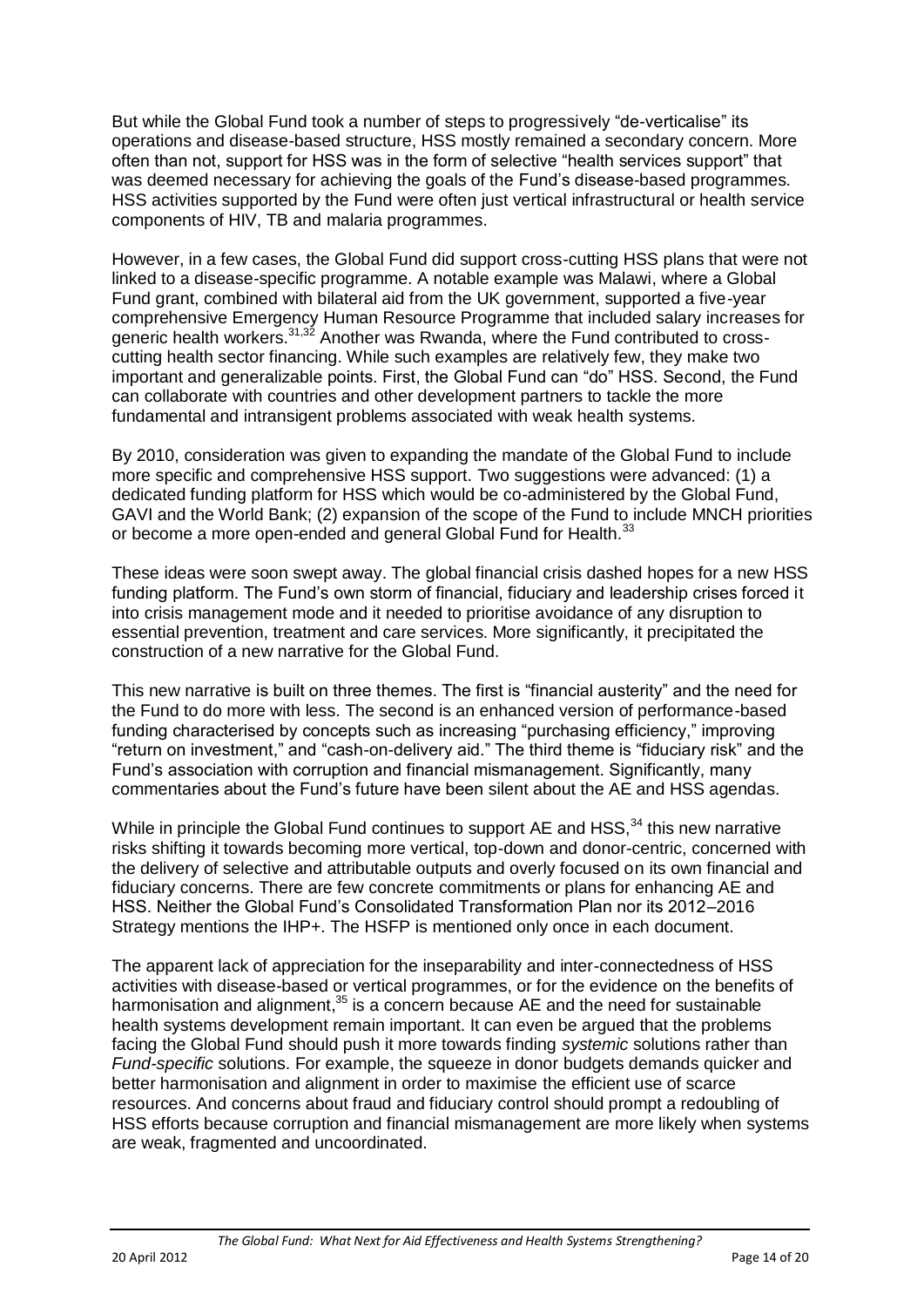For these reasons, the apparent shift away from AE and HSS needs to be debated, if not challenged. But in the process, we should examine not just the Global Fund"s policies, plans and preferences, but also those of other stakeholders. While some players (e.g., ministries of health, the WHO and civil society advocates of comprehensive Primary Health Care principles) will want the Global Fund to continue to improve harmonisation, alignment and synergy between disease-based funding and health systems development, others may favour it becoming more selective and vertical.

The latter could include the large number of non-governmental recipients of grants who may want the Global Fund to maintain or expand a vertical, project-based approach to health care delivery. It could also include a corporate sector that may want the Fund to maximise the purchase, supply and distribution of medicines and other commodities instead of strengthening local supply and distribution systems or HSS more generally.

The Gates Foundation, being keen on technological and market-led solutions and sceptical about the value of HSS, may want the Global Fund to focus on a selective and vertical approach to disease management. Although the US government under the Obama administration has expressed greater support for HSS, the central role the government played in shaping the composition and outlook of the High-Level Panel suggests that it supports the Fund adopting a more vertical and selective approach. Other donors of significance such as France, Japan, Germany, the UK and the European Union, may have other views and preferences but could be persuaded – in the context of financial austerity, media reports about corruption and growing public cynicism toward foreign aid – to push the Global Fund towards being more selective and vertical.

Finally, the ability of the Global Fund to engage effectively with AE and HSS will depend on the plans and actions of bilateral aid programmes and other global health institutions. The World Bank, the WHO and GAVI are especially important. All three are part of the HSFP, and the first two also coordinate the IHP+ and have a mandate to promote AE and to support HSS. The WHO, the World Bank and bilateral aid agencies have in-country staff that could play a role in helping to integrate Global Fund grants into a more coherent and comprehensive country-based framework for health systems development.

# **Recommended actions**

## *Set a different tone to the current narrative.*

The Global Fund Board should actively raise the profile and importance of the Global Fund"s support for the AE and HSS agendas. It could do this by instructing the Secretariat to produce a report on the Fund"s plans for optimising harmonisation and alignment, participating in the HSFP and IHP+, and managing the tensions between vertical programmes and HSS. Although this will re-hash many old debates, those debates remain relevant and important.

Such a report should be accompanied by a number of commissioned country case studies, so that a discussion about AE and HSS can be rooted in the concrete realities of countries and health systems and not be limited to conceptual and abstract arguments. Specifically, these country case studies should examine four sets of tensions. The first is between being disease-specific and having an impact and stake in the functioning of the broader health system. The second is between having to justify and promote its own unique contribution to "results" while also being signed up to the principles of harmonisation and alignment. The third is between being established as a global financing agency and being pushed towards having a more in-country presence and operational function. The fourth is between needing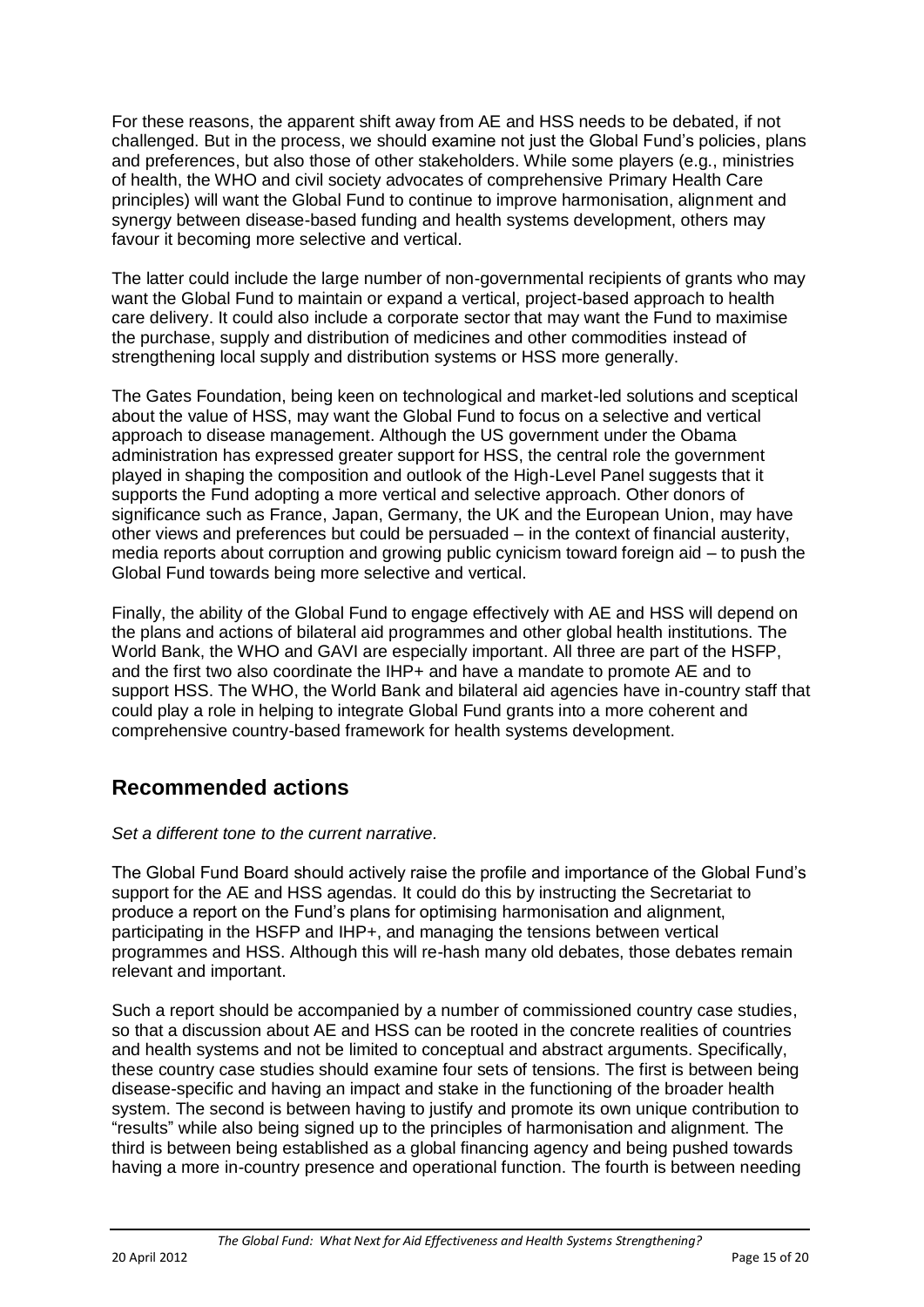to act urgently to expand the coverage of life saving treatments and supporting a slower and more solid process of health systems development.

### *Correct the imbalances in accountability.*

The Global Fund"s accountability framework is dominated by two lines of reporting. The first is from the Global Fund Secretariat to the Board, and the second is from grant recipients to the LFA and Secretariat. There is little emphasis on "horizontal" (and mutual) lines of accountability between the Global Fund and other donors and global health institutions. Equally lacking in emphasis is downward accountability from the Global Fund to ministries of health and local stakeholders. This imbalance in accountability, which also applies to other development partners, contributes to the lack of harmonisation, alignment and effective support for health systems development.

A number of practical and positive steps encouraged and supported by the IHP+ and the HSFP have been taken to develop remedies for the current imbalance in accountability. However, these developments are fragile and need to be nurtured and protected from sudden shifts in policy and priorities, including those of the Global Fund.

One development is the adoption of joint processes and systems to promote better harmonisation and alignment. These include JANS and JFAs, and the development and use of shared M&E, procurement and audit systems. Periodic progress reports on the incorporation of Global Fund grants into these processes and systems across all recipient countries would provide a useful means of monitoring the Fund"s contribution to this agenda.

A second development is the structured monitoring of the policies and behaviours of development partners and recipient countries in adhering to the principles of AE and to their commitments to HSS. This has been conducted under the auspices of the IHP+ and includes the production of individual scorecards for participating organisations. The Global Fund could support and participate more actively in this initiative.

A third development is "country compacts" through the IHP+. There are eleven such compacts which are designed to establish more detailed agreements between governments and development partners over how they intend to better cooperate and collaborate to improve health. Although the Global Fund is a signatory to the IHP+ "global compact," it has not signed any country compacts because it claims to only be a demand-driven financing mechanism with no in-country offices. However, with the Fund adopting a more top-down and hands-on approach to managing grant applications and performance, it should now participate in the signing of "country compacts." Not only would this enhance mutual accountability, it could help the Global Fund to develop cooperative agreements with the WHO, the World Bank and bilateral donor agencies to support the in-country implementation of Global Fund grants.

#### *Transform the Global Fund but also shape the broader global health complex.*

Effective AE and HSS is the responsibility of multiple institutions; the ability of the Global Fund to operate optimally is influenced by other institutions and the overall shape and cohesion of the broader global health complex. Thus, the crises that have affected the Global Fund should not just prompt thoughts about how the Global Fund should change, but should also precipitate proposals for making the global health complex more effective, strengthening mutual accountability and improving the division of labour.

Given its recent problems, the Global Fund has a reason for examining the policies and practices of other global health institutions, and how they interact with each other *and* the Global Fund. This should inform the Global Fund"s transformation agenda and could also be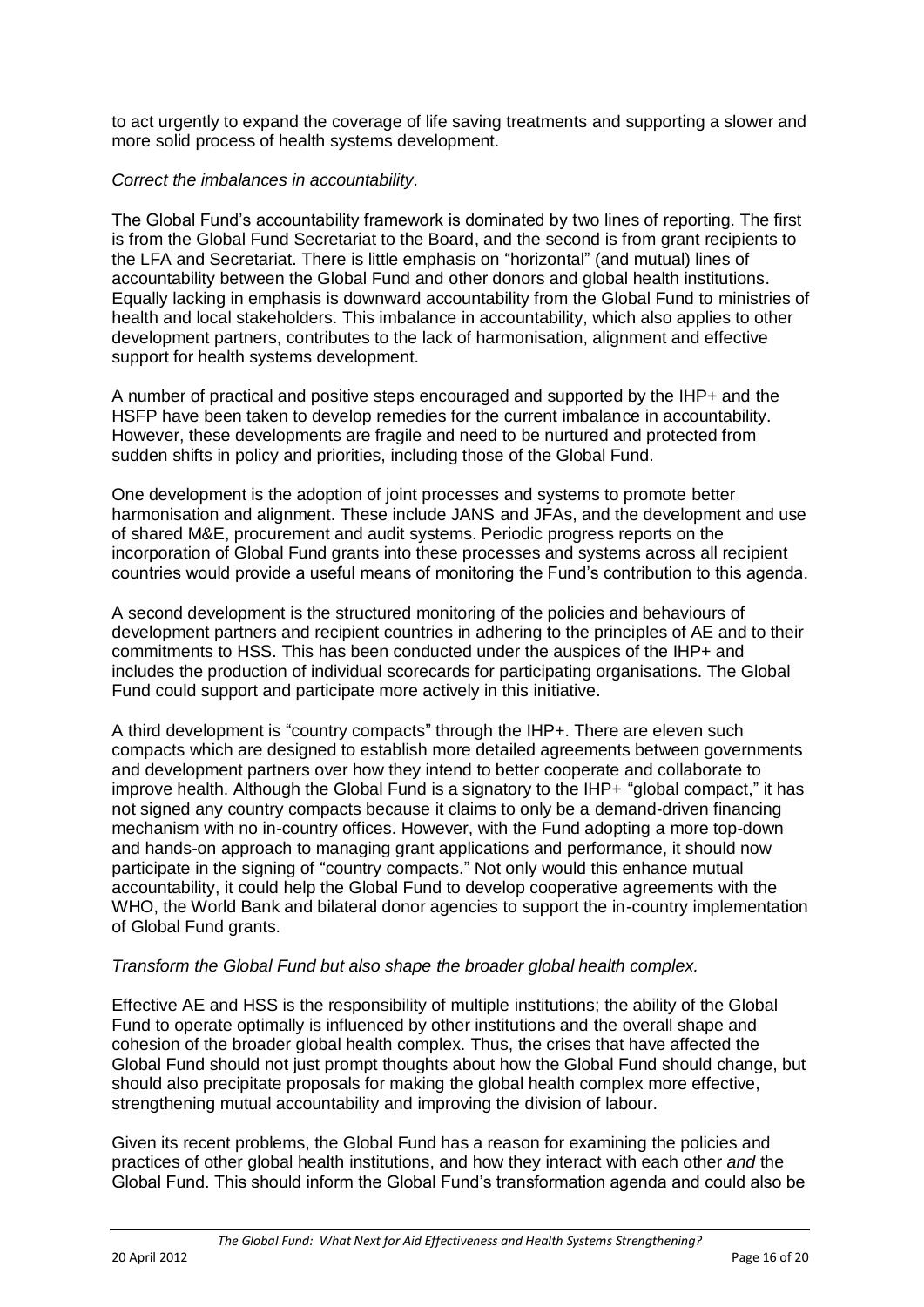used to improve the coherence and overall effectiveness of the global health complex. Such an examination could be commissioned as an independent study and focus on eight key institutions: the WHO, GAVI, the World Bank, the US government, the UK government, the European Union and the Gates Foundation.

#### *Monitor health systems strengthening, not just health outputs and outcomes.*

The Global Fund, established as a performance-based funder, is itself now being subjected to performance-based funding. However, its performance is mainly defined in terms of the impact that Fund-supported programmes and projects have on a set of disease-related health outputs and outcomes. There is much less emphasis on measuring the Fund"s contribution to improving the performance of national health systems or national health strategies. This needs to change. However, we foresee some challenges.

Health systems are complex, open and multi-dimensional. As a consequence, HSS activities and investments are rarely concrete and fixed. Usually, they are diffuse, multi-faceted and adaptive. In addition, their impact on health is often indirect and delayed. This makes HSS activities and investments difficult to measure and evaluate. Critically, countries need to build local monitoring, evaluation and research capacity to inform and improve health sector policy development and strategic sector-wide management.

Although the Global Fund has produced guidance on how to monitor and evaluate HSS activities, the guidance contains three shortcomings. First, it tends to reduce HSS activities to those that have a *direct* impact on selected service or disease-related output and outcome indicators. Second, it over-emphasises the utility of quantitative indicators. Third, it only covers the monitoring and evaluation of HSS activities that the Global Fund finances.

Therefore, there is a need to design better approaches for how the Global Fund should identify and prioritise HSS activities worth funding, and how it should evaluate the value and impact of HSS support. But it should do this in concert with countries and other organisations.

# **Post script**

It should be noted that the recommendations made above are based on three premises. The first is that the Global Fund"s role, focus and mandate do not change. The second is that donors provide development assistance as a *voluntary* act of charity to poor countries and therefore have a right to place conditionalities and to demand strict reporting on a predetermined results framework. The third is that "financial austerity" and budget cuts to development assistance are unavoidable.

However, each of these premises can be challenged. The Global Fund"s scope and mandate could still be broadened; development assistance can be reconfigured along the lines of international duties and obligations (as argued by the Joint Action and Learning Initiative on National and Global Responsibilities for Health<sup>36</sup>); and the Global Fund"s budget could be expanded given the political will. While the principles of AE and HSS would remain relevant, arguing for a different set of premises would require another discussion paper.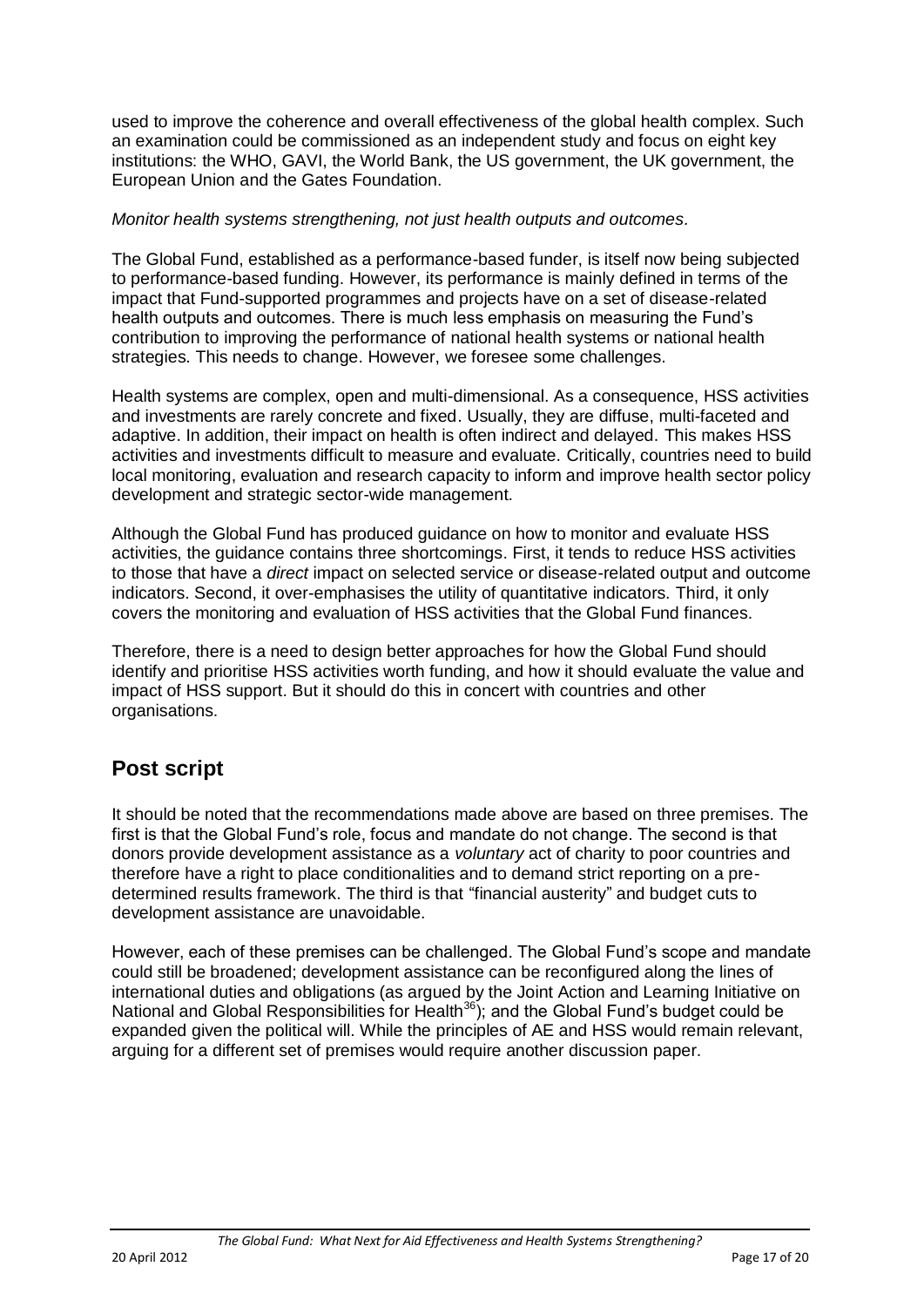# **Endnotes**

<u>.</u>

- <sup>1</sup> The [Final Report](http://www.theglobalfund.org/en/highlevelpanel/report/) of the High-Level Independent Review Panel on Fiduciary Controls and Oversight Mechanisms of the Global Fund to Fight AIDS, Tuberculosis and Malaria, 2011.
- <sup>2</sup> J.S. Morrison and T. Summers. "*[Righting the Global](http://csis.org/publication/righting-global-fund) Fund*." [Internet] Center for Strategic and International Studies, 2012.
- $3$  A. Glassman. ["Why a banker Is good for the Global Fund.](http://blogs.cgdev.org/globalhealth/2012/01/why-a-banker-is-good-for-the-global-fund.php)" [Internet] Global Health Policy Blog, 2012.
- <sup>4</sup> R. Feachem. "The Global Fund: getting the reforms right." *Lancet* 378(9805): 764–1765. 2011.
- <sup>5</sup> B. Rivers, ["The Global Fund at ten years: not a happy birthday.](http://www.aidspan.org/index.php?issue=175&article=1)" *Global Fund Observer* 175. 2012.
- 6 "Five reasons to fund the Global Fund." *Lancet* 378 (1198). 2011.
- <sup>7</sup> A. Zumla. "The Global Fund Round 11 cancellation fiasco: turning disaster into opportunity?" *Int J Tuberc Lung Dis* 16(3):285–286. 2012.
- 8 "International Health Partnership: a welcome initiative." *The Lancet*, 370(9590): 801. 2007.
- <sup>9</sup> Department for International Development (DFID). "Prime Minister launches new international health partnership: global aid donors agree to work smarter together to save lives." [Press release,](http://www.dfid.gov.uk/news/files/pressreleases/IHP+.asp) 5 September 2007.
- <sup>10</sup> Global Fund. The Framework Document of the Global Fund to Fight AIDS, Tuberculosis and Malaria.
- $11$  Two such descriptive cross sectional studies included (1) R. Brugha et al. "Global Fund Tracking Study: a cross-country comparative analysis." London School of Hygiene and Tropical Medicine, 2005; and (2) K. Stillman and S. Bennett S. 2005. "System-wide effects of the Global Fund: interim findings from three country studies." The Partners for Health Reform plus Project, Abt Associates Inc.
- <sup>12</sup> A. Shakow. [Global Fund–World Bank HIV/AIDS Programs Comparative Advantage Study.](http://siteresources.worldbank.org/INTHIVAIDS/Resources/375798-1103037153392/GFWBReportFinalVersion.pdf) [Internet] Global Fund, World Bank, 2006, pp. 47–59. Internet World Bank. Available at
- <sup>13</sup> World Bank. "Health development: the World Bank strategy for health, nutrition, and population results." 2007.
- <sup>14</sup> Health Alliance International, [NGO Code of Conduct for Health Systems Strengthening.](http://www.ngocodeofconduct.org/pdf/ngocodeofconduct.pdf) 2009.
- <sup>15</sup> ["Effective Aid for Better Health.](http://www.who.int/hdp/publications/effectiveaid_betterhealth_en.pdf)" Report prepared for the Accra High Level Forum on Aid Effectiveness, 2–4 September 2008.
- <sup>16</sup> P. Godwin. "Presenting National Strategic Plans in HIV/AIDS to the Global Fund Through the National Strategy Application Modality: Experiences from the Three Countries in the HIV First Learning Wave." [Synthesis report](http://www.theglobalfund.org/documents/nsa/NSA_NSPSynthesisUNAIDS_Report_en) for UNAIDS, 2009. [Internet] Global Fund.
- <sup>17</sup> Global Fund. [Lessons from the First Learning Wave.](http://www.theglobalfund.org/documents/nsa/wave02/NSA_FirstLearningWave_Lessons_en) 2011.
- <sup>18</sup> Examples include: (1) A. Ingram. "HIV/AIDS, security and the geopolitics of US-Nigerian relations," *Review of International Political Economy* 14(3): 510–534, 2007; ii) S. Elbe. "AIDS, security,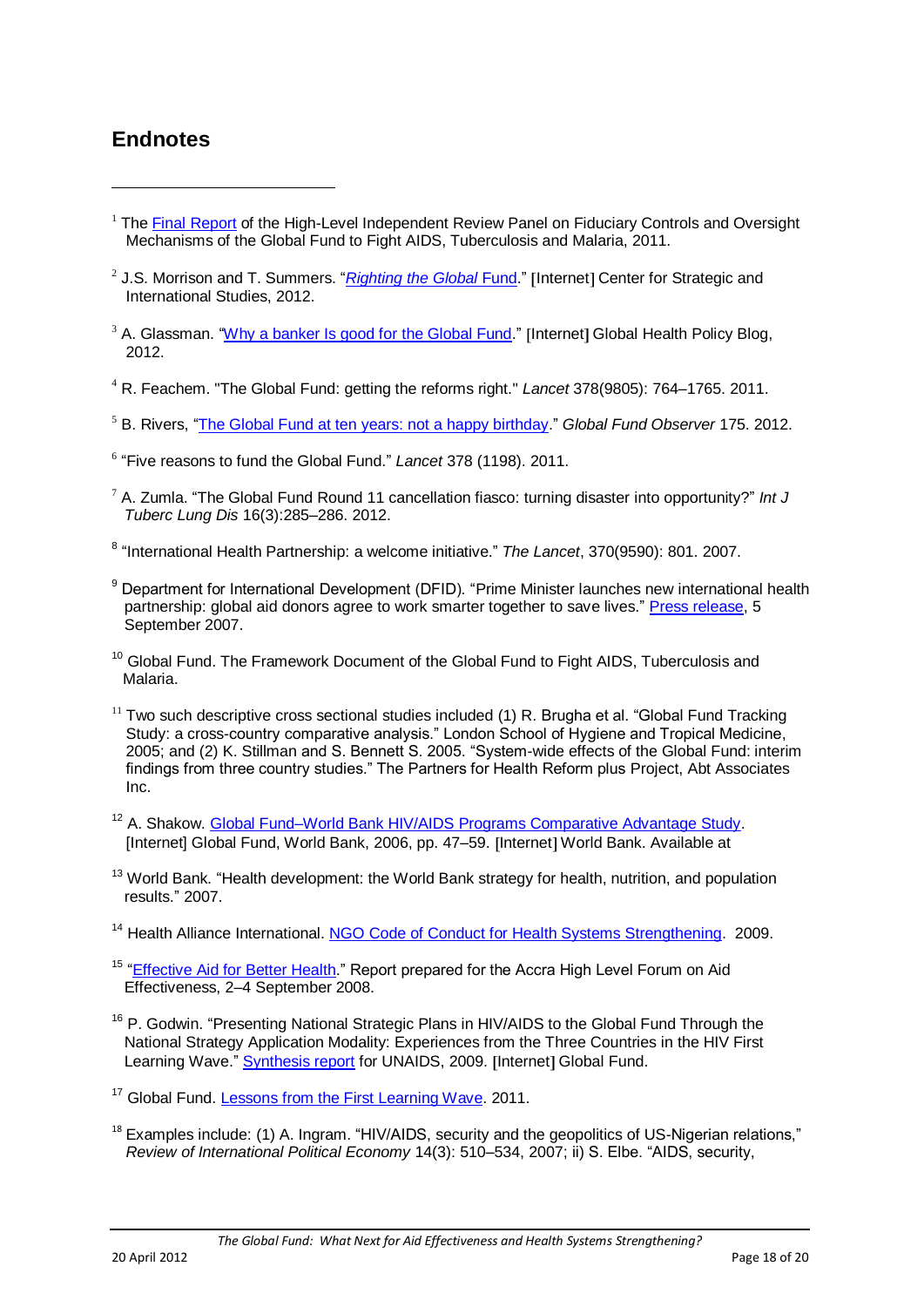biopolitics." *International Relations* 19(4): 403–419. 2005; and (3) Peoples Health Movement, Medact and GEGA. "Health and Security." In Global Health Watch 2. London: Zed Books. 2008.

- **<sup>19</sup>** World Health Organization Maximizing Positive Synergies Collaborative Group. "An assessment of interactions between global health initiatives and country health systems." *The Lancet* 373(9681): 2137–2169. 2009.
	- <sup>20</sup> "More monev for health, and more health for the money: **Task Force Report**." Task Force for Innovative International Financing for Health Systems, 2009. Internet International Health Partnership, 2009.
	- $21$  B. Marchal, A. Cavalli and G. Kegels. "Global health actors claim to support health system strengthening – Is this reality or rhetoric?" *PLoS Med* 6(4): e1000059. 2009.
	- <sup>22</sup> "Aid for Better Health: What are We Learning about What Works and What we Still Have to Do? An [Interim Report](http://www.oecd.org/dataoecd/25/54/45014642.pdf) from the Task Team on Health as a Tracer Sector." 2009. [Internet] OECD.
	- <sup>23</sup> Physicians for Human Rights. [Toolkit for Using Round 10 of the Global Fund](http://physiciansforhumanrights.org/library/other/toolkit-round10-global-fund.html) (Updated).
	- $24$ Proposals to the Global Fund would be submitted by Country Coordinating Mechanisms (CCMs) while proposals to GAVI would be submitted by countries' national health sector coordination committees (HSCCs). Requests to both the Fund and GAVI would require a joint CCM/HSCC submission. All proposals would be reviewed by a joint review body made up of members of the Fund"s Technical Review Panel and GAVI´s Independent Review Committee , but the boards of the Fund and GAVI would approve funding separately. Programmes would also be managed separately, but would be based on a common fiduciary and M&E framework, and coordinated with the World Bank and other donors.
	- <sup>25</sup> W. Muraskin. "The Global Alliance for Vaccines and Immunisation: Is it a new model for effective public-private cooperation in international public health?" *Am J Public Health* 94(11): 1922–1925. 2004.
	- <sup>26</sup> P.S. Hill et al. "The Health Systems Funding Platform: Is this where we thought we were going?" *Globalization and Health* 19(7): 16. 2011.
	- <sup>27</sup> ["Global Fund to emphasise maternal and child health, family planning.](http://www.wgnrr.org/news/global-fund-emphasise-maternal-and-child-health-family-planning)" [Internet] Women's Global Network for Reproductive Rights, 2010.
	- <sup>28</sup> Global Fund. ["Lessons from the First Learning Wave.](http://www.theglobalfund.org/en/nsa/nsaapproach/firstlearningwave/)" [Internet] 2011.
	- <sup>29</sup> IHP+. ["Strengthening accountability to achieve the health MDGs: annual performance report 2010.](http://ihpresults.net/wp-content/uploads/2011/03/IHP%2B-Report_ENGLISH%2BCover.pdf)" [Internet] IHP++ Results, 2011.
	- <sup>30</sup> P. Isenman and A. Shakow. "Donor Schizophrenia and Aid Effectiveness: The Role of Global [Funds.](http://www.ids.ac.uk/go/idspublication/donor-schizophrenia-and-aid-effectiveness-the-role-of-global-funds-research-summary)" IDS Practice Paper 5, 2010. [Internet] Institute for Development Studies.
	- <sup>31</sup> D. Palmer. "Tackling Malawi's human resources crisis." *Reproductive Health Matters* 14(27): 27–39. 2006
	- $32$  A 2010 study highlighted how Malawi, working with the Global Fund, was able to increase facility staff at all levels of the health system, with routine outpatient workload falling in urban facilities and rural health centers, as well as facilities not providing(ART. Zambia, by comparison, had a less effective donor response which may have undermined a coordinated workforce response. Source: R. Brugha et al. "Health workforce responses to global health initiatives funding: a comparison of Malawi and Zambia." *Hum Resour Health* 8(19). 2010.
	- <sup>33</sup> G. Ooms et al. "The 'diagonal' approach to Global Fund financing: a cure for the broader malaise of health systems?" *Globalization and Health* 4*(*6). 2008.

<u>.</u>